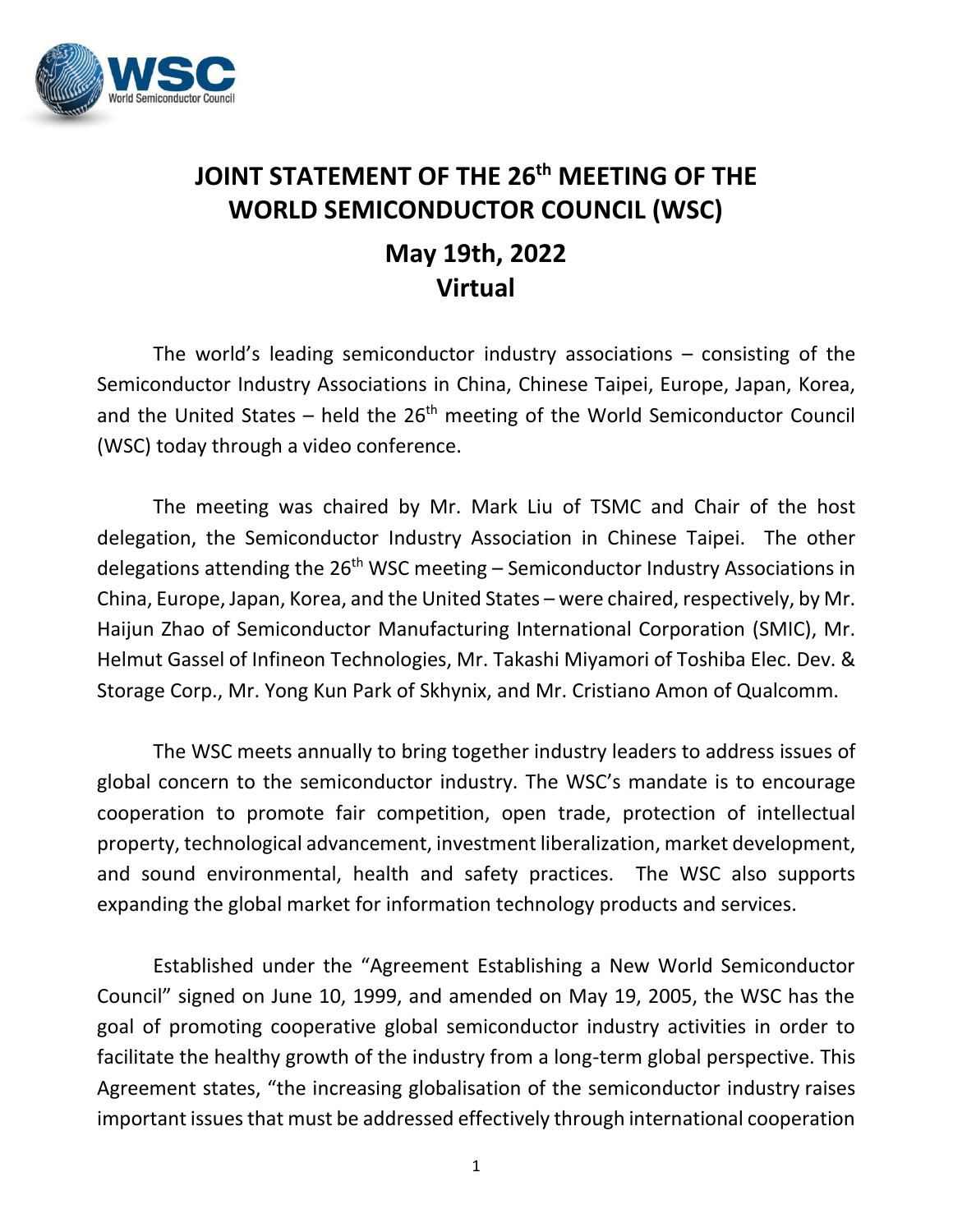within the world semiconductor industry", and that "the WSC activities . . . shall be guided by principle of fairness, respect for market principles, and consistency with WTO rules and with the laws of the respective countries or regions of each Member. The WSC recognizes that it is important to ensure that markets will be open without discrimination. The competitiveness of companies and their products should be the principal determinant of industrial success and international trade."

The WSC seeks policies and regulatory frameworks that fuel innovation, propel business, and drive international competition and avoid any actions that distort markets and disrupt trade. Antitrust counsel was present throughout the meeting. During the meeting, the below reports were given and discussed, and related actions were approved.

## *I. Semiconductor Market Data*

The WSC reviewed the semiconductor market report covering global market size, market growth, and other key industry trends. According to WSTS data, in 2021, the global semiconductor market totaled US\$555.9B in revenue, up year-over-year by 26.2 percent. In terms of quantity, a total of 1,147B units of ICs were shipped in 2021, up year-over-year 20.2%.

Logic was the largest semiconductor category by sales at \$154.8 billion (27.9% of 2021 total market revenue). Memory (\$153.8 billion, 27.7% of 2021 total) and micro-ICs (\$80.2 billion, 14.4% of 2021 total) - a category that includes microprocessors - rounded out the top three product categories in terms of total sales.

Annual country/regional sales increased in the Americas (27.3%), China (27.1%), Europe (27.5%), Japan (19.7%), and Asia Pacific/all other (25.9%). Sales by end application were led by computer (31.5%) and communication (30.7%).

While long-term growth drivers exist (AI, 5G/6G, High Performance Computing, IoT, etc.), uncertainty in the global environment may affect growth in the semiconductor market. Maintaining free and open markets globally for semiconductor products is therefore more important than ever.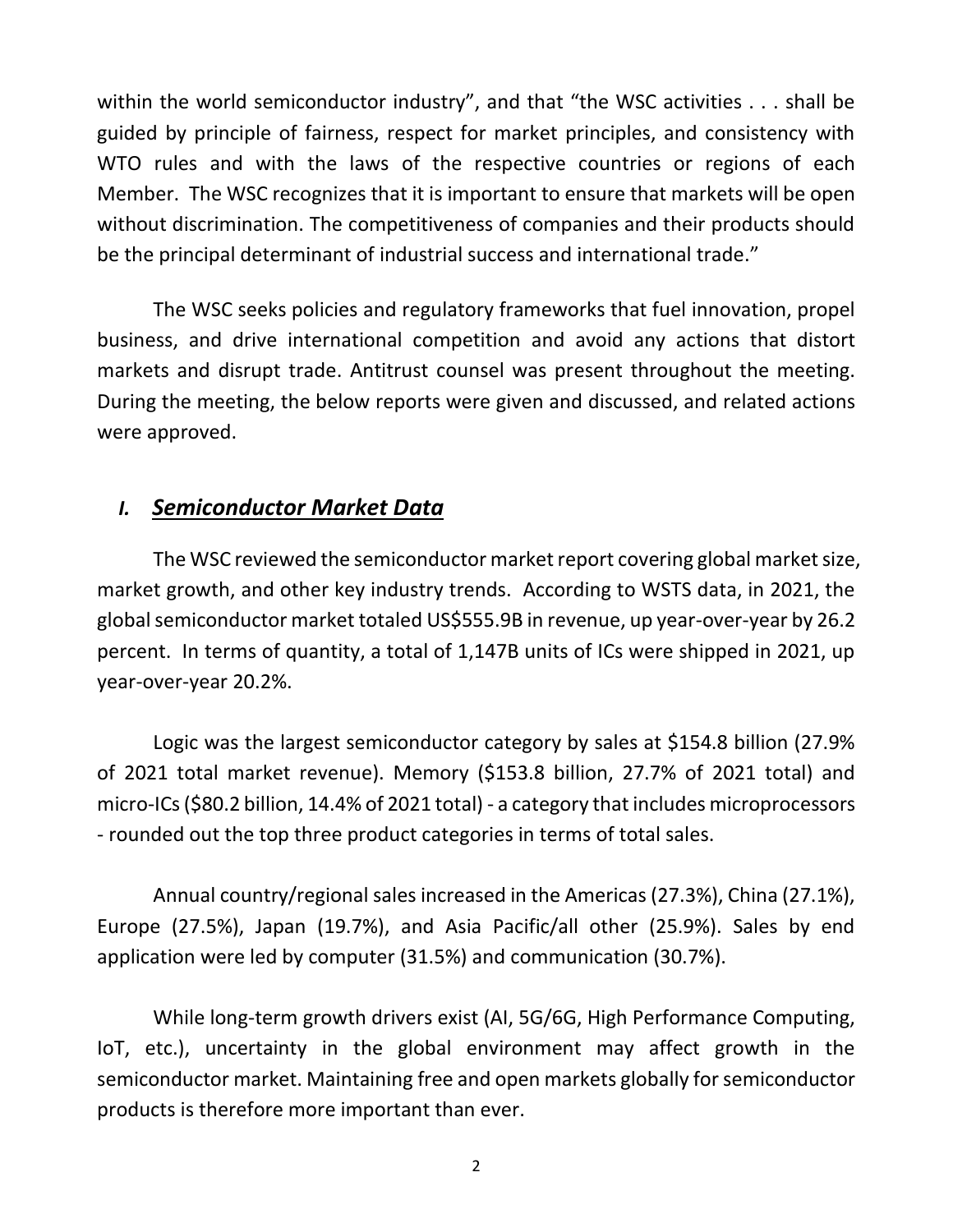## *II. Cooperative Approaches in Protecting the Global Environment*

The WSC is firmly committed to sound and positive environmental policies and practices. The members of the WSC are proactively working together to make further progress in this area.

## *(1) PFC (Perfluorocompound) Emissions*

The global semiconductor industry is a very minor contributor to overall emissions of greenhouse gases (GHG), and the industry is continuously working to further reduce our contribution to emissions of GHGs. One important part of our GHG emission reduction efforts is our voluntary reduction of PFC gas emissions. In 1999, the WSC (consisting at that time of each of the original regional semiconductor associations in the U.S., the European Union, Japan, Korea, and Chinese Taipei) agreed to reduce PFC emissions by at least 10% below individual baselines for each regional semiconductor association by the end of 2010. The WSC has previously announced that the industry had far surpassed this goal. Over the 10-year period, the WSC has achieved a 32% reduction. In 2011, the WSC (consisting of the five regional semiconductor associations in the 1999 agreement, with the addition of SIA in China) also announced a new voluntary PFC agreement for the next 10 years. The elements of the 2020 goal include the following:

- The implementation of best practices for new semiconductor fabs. The industry expects that the implementation of best practices will result in a Normalized Emission Rate (NER) in 2020 of 0.22 KgCO2e/cm<sup>2</sup> equivalent to a 30% NER reduction from 2010 aggregated baseline. Best practices will be continuously reviewed and updated by the WSC.
- The addition of "Rest of World" fabs (fabs located outside the WSC regions that are operated by a company from a WSC association) in reporting of emissions and the implementation of best practices for new fabs.
- A NER based measurement in kilograms of carbon equivalents per area of silicon wafers processed (KgCO2e/cm<sup>2</sup>) that will be a single WSC goal at the global level.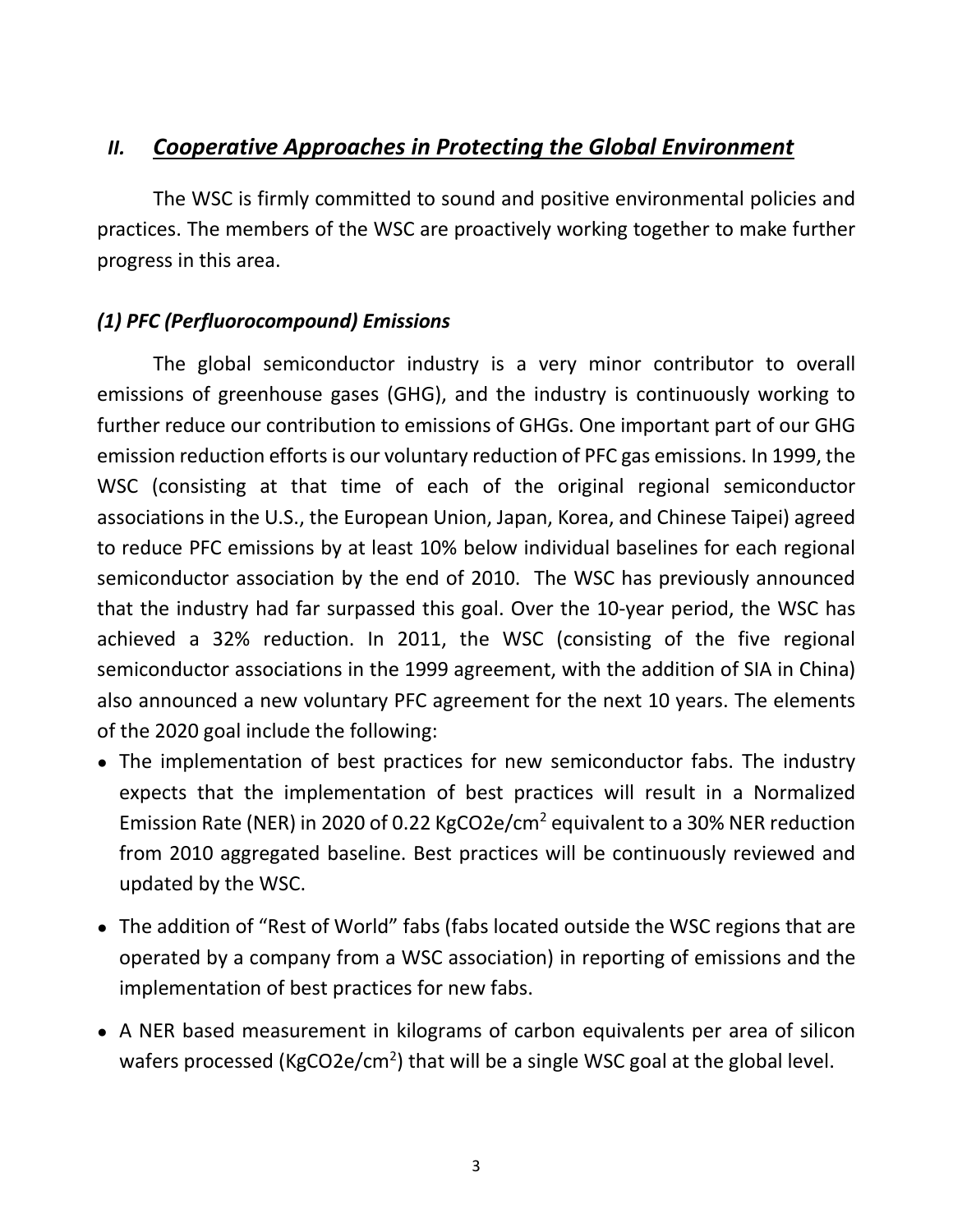The WSC agreed to report its progress on this new voluntary agreement on an annual basis. This external reporting will provide aggregated results of the absolute PFC consumption and emissions alongside each other and NER trends. These figures represent combined emissions for the six WSC regional associations, in their own regions and in the "Rest of World" fabs described above. In addition, to improve transparency, the WSC made its Best Practices for PFC Reduction document available on the WSC website. In 2017 the WSC has also revised its best practices document and published this update on the WSC website. The 2016 reporting also includes the reporting of newly used gases  $CH_2F_2$ ,  $C_4F_6$ ,  $C_5F_8$  and  $C_4F_8O$ . In addition, the WSC reports the individual gas breakdowns.

The 2021 results will be published at the JSTC/GAMS meeting in October 2022. This revised schedule accommodates SIA in China which presently cannot collect the 2021 ESH data due to the COVID-19 situation in Shanghai.

#### *(2) Safety and Health*

The WSC is focussed on a sound proactive approach to safety and health (S&H) policies and practices, including the provision of a workplace environment that is safe and healthy for all employees.

Collecting S&H data is a typical tool which semiconductor companies use to review and manage their activities and in order to identify learnings for continuous improvement of safety and health practices. Additionally, the WSC is sharing S&H semiconductor best practices in expert settings, to advance industry practices as a whole.

Five associations have contributed to S&H aggregated data at the WSC. The 2021 results will be published at the JSTC/GAMS meeting in October 2022.

#### *(3) Chemical Management*

The WSC remains concerned about potential chemical regulatory approaches that may have a disproportionate impact on semiconductor manufacturing. **The WSC recommends that Governments/Authorities proceed carefully in regulating chemicals that are essential to the semiconductor industry. The WSC notes that**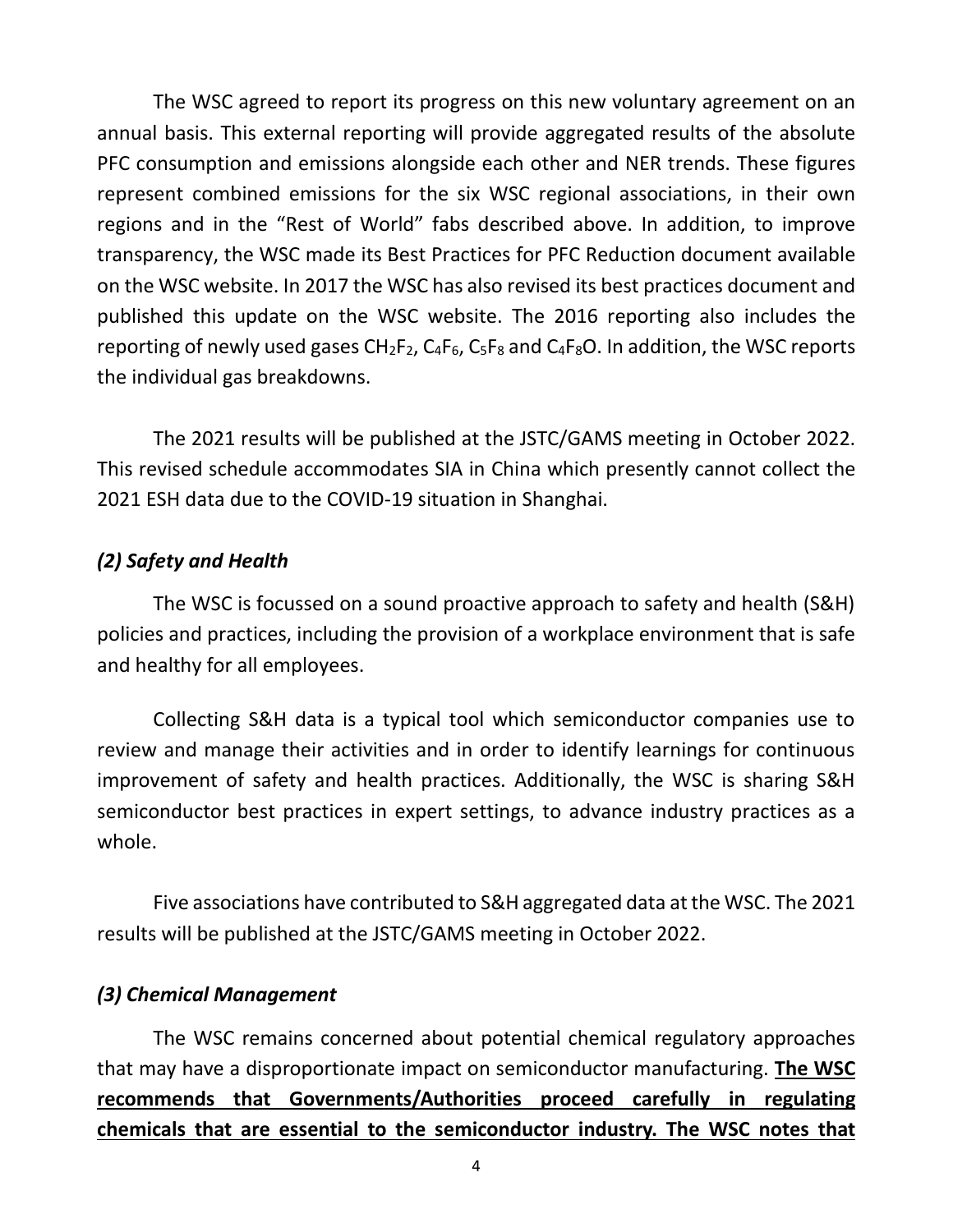**Governments/Authorities continue to prepare new legislation for per- and polyfluoroalkyl substances (PFAS). The use of PFAS compounds remains critical for semiconductor manufacturing. The WSC recommendsthat Governments/Authorities take into account the limited potential risk of exposure from uses in the semiconductor industry and the chemical management practices in the semiconductor industry. The WSC recommends that any regulations provide the semiconductor industry with sufficient time to evaluate our uses of chemicals and the uses within our supply chain. If restrictions on chemicals used in our industry are deemed to be necessary and appropriate for the protection of human health and the environment, the WSC recommends that Governments/Authorities provide sufficient time for the industry to identify, qualify, and transition to alternative chemicals that satisfy our functional and performance requirements, and be provided with exemptions to allow continuation of critical uses of these chemicals in processes and articles.** 

## *III. Semiconductors: Enabling Net Zero*

Semiconductors enable the transition towards a decarbonized global economy and help fight climate change by reducing society's environmental footprint. Over the past few decades, the semiconductor industry has been a leader in decreasing its climate "footprint" through voluntary greenhouse gas (GHG) emissions reduction targets in its operations, as described above in II(1) regarding PFC emissions. The industry has also increased its climate "handprint," enabling other sectors of the economy to reduce their carbon emissions and environmental impact. Further, the deployment of semiconductor-enabled technologies has empowered energy efficiency improvements, accelerated renewable energy, minimized emissions and waste, and revolutionized the way the economy functions in the digital age.

Public Sources indicate that semiconductor-enabled digital technologies can reduce greenhouse gas emissions by 15 percent, which is almost one-third of the 50 percent reduction required by 2030.<sup>1</sup> By making products and services "smarter," improving their efficiency, and assisting in the generation and distribution of clean

<sup>1</sup> See e.g. World Economic Forum, "Digital technology can cut global emissions by 15%. Here's how", 2019 [\(https://www.weforum.org/agenda/2019/01/why-digitalization-is-the-key-to-exponential-climate-action/\)](https://www.weforum.org/agenda/2019/01/why-digitalization-is-the-key-to-exponential-climate-action/)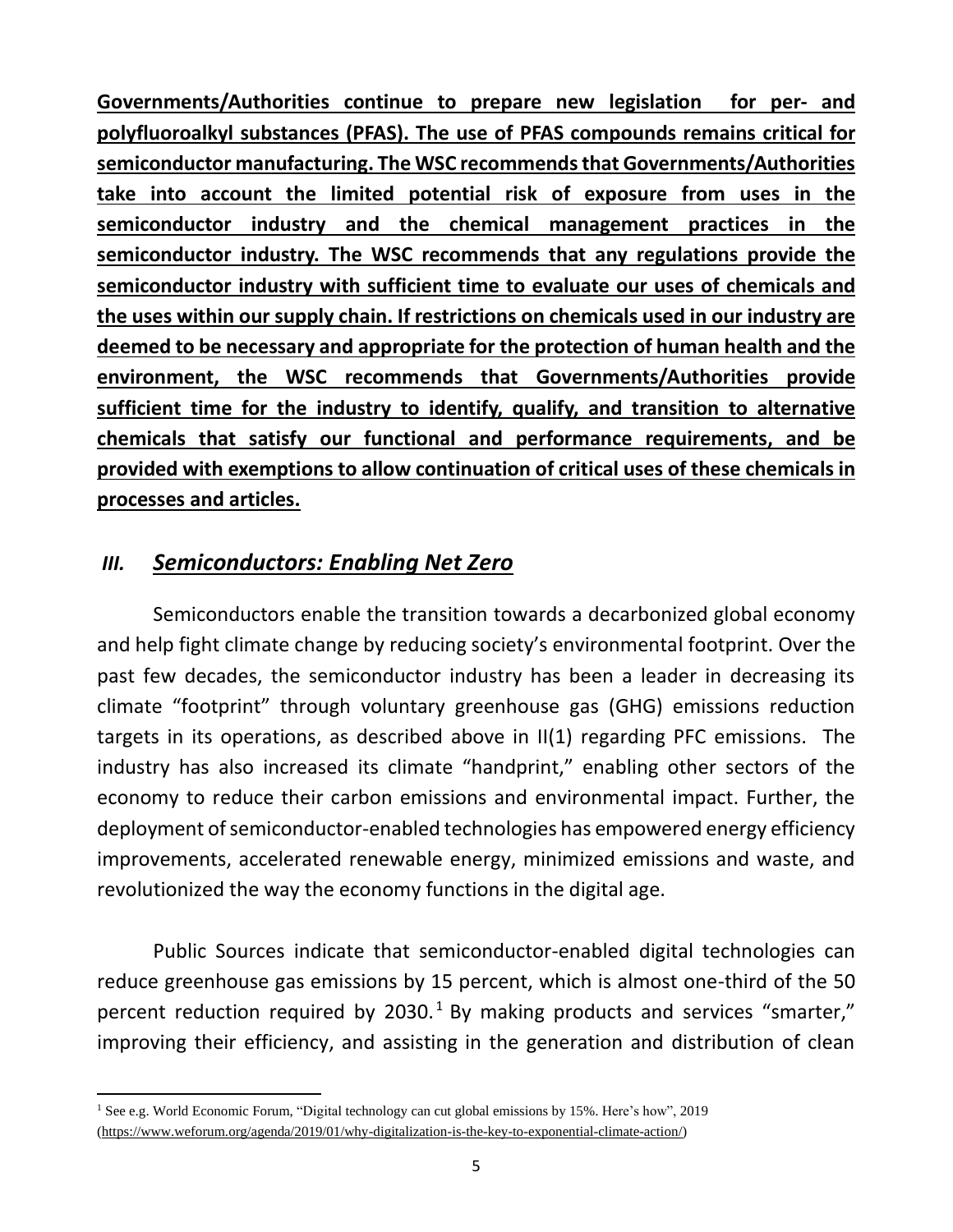energy, these digital technologies can further improve the greenhouse gas footprint across all sectors of the economy.

Semiconductors facilitate the ongoing shift from traditional vehicles to solutions focused on low carbon mobility, autonomous driving, and electrification. The energy savings and reduced carbon emissions from solar and wind energy and electric vehicles depend on semiconductor technology. The development of smart grids, energy management systems (EMS), and sustainable cities all rely on the Internet of Things (IoT) and information and communications technologies (ICT) driven by semiconductor advances. Energy-Efficient Ethernet reduces network power consumption by 50% or more during periods of low data traffic. Further examples of semiconductor-enabled energy efficiencies include LED lighting replacing incandescent bulbs, variable speed drives making electric motors more efficient,<sup>2</sup> and smart motors avoiding wasted energy in appliances, air conditioners, and industrial machinery. The digital economy also includes 3D printing that will reduce the need to transport physical goods, 5G and beyond networks that will enhance workers' ability to avoid daily commutes to the office or for medical appointments, and precision agriculture that will strengthen the food supply while reducing the use of water and pesticides.

The WSC is committed to continue pursuing technology innovations that fight climate change, advance energy efficiency, and foster sustainability. The WSC encourages GAMS to promote policies that drive adoption of semiconductor-enabled technologies as a means of improving energy efficiency and reducing GHG emissions, including recommendations set out in the United Nations Sustainable Development Goals (SDGs), which provide a roadmap to 2030 for global prosperity through action on important social and environmental issues. <sup>3</sup> The WSC believes semiconductorenabled technology will continue to play a key role in realizing the SDGs by elevating

<sup>2</sup> World Economic Forum, "Energy efficiency is the world's 'first fuel' – and the main route to net zero, says IEA chief", 2022 [\(https://www.weforum.org/agenda/2022/01/iea-energy-efficiency-worlds-first-fuel-net-zero/\)](https://www.weforum.org/agenda/2022/01/iea-energy-efficiency-worlds-first-fuel-net-zero/)

<sup>3</sup> UN Sustainable Development Goals [\(https://sdgs.un.org/goals\)](https://sdgs.un.org/goals). Among many, the UN Sustainable Development Goals (SDGs) include such efforts as affordable, reliable, and sustainable energy (Goal 7); sustainable economic growth (Goal 8); resilient infrastructure and sustainable industrialization (Goal 9); inclusive and sustainable cities (Goal 11); sustainable consumption and production (Goal 12); and urgent climate action (Goal 13). The SDGs were adopted in 2015 and are built off of the UN Millennium Goals. The 2008 WSC Joint Statement endorsed Target 8F of the Millennium Goals, which aimed to expand "the benefits of new technologies, especially information and communications."

[<sup>\(</sup>http://www.semiconductorcouncil.org/wp-content/uploads/2016/07/08WSC-Joint-Statement-Final.pdf\)](http://www.semiconductorcouncil.org/wp-content/uploads/2016/07/08WSC-Joint-Statement-Final.pdf)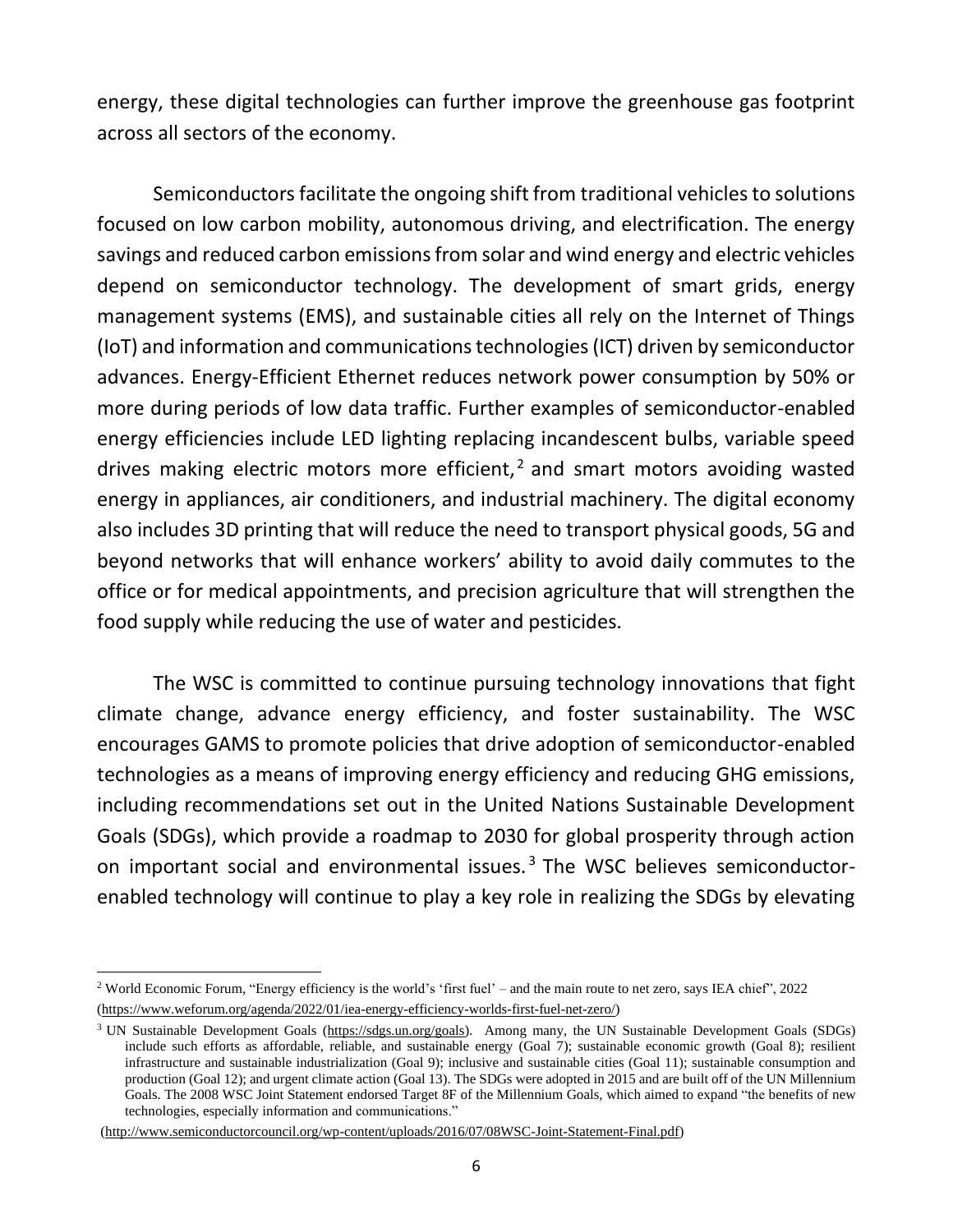governments, businesses, civil society, and other organizations to achieve a better and more sustainable environmental future for all by 2030.

## *IV. Effective Protection of Intellectual Property*

#### **Standard Essential Patents**

The WSC would like to highlight the increasingly important role Standard Essential Patents (SEPs) play for the semiconductor industry as one of the most innovative industrial sectors.

SEPs are patents that have been deemed necessary to implement a standard, or put in another way, the patents must be used in order to implement the standard. Almost all standards bodies require companies to license these patents using Fair, Reasonable, And Non-Discriminatory (FRAND) terms.

Recently, SEP licensing has attracted increasing attention as technological developments making use of standards have accelerated, and semiconductor devices have become ever more ubiquitous in areas such as manufacturing, transport, healthcare, and consumer electronics. The knowledge about the terms under which a given standard can be implemented is of particular relevance to the semiconductor sector.

The WSC welcomes the ongoing activities by Government/Authorities in various GAMS regions which are examining the SEP topic, including seeking inputs from stakeholders and developing guidelines.

The WSC endeavours to continue sharing information on the factors influencing SEP licensing and to provide GAMS with further information as applicable.

#### **Patent Quality**

The quality of patents is crucial to the continued growth and innovation of the semiconductor industry.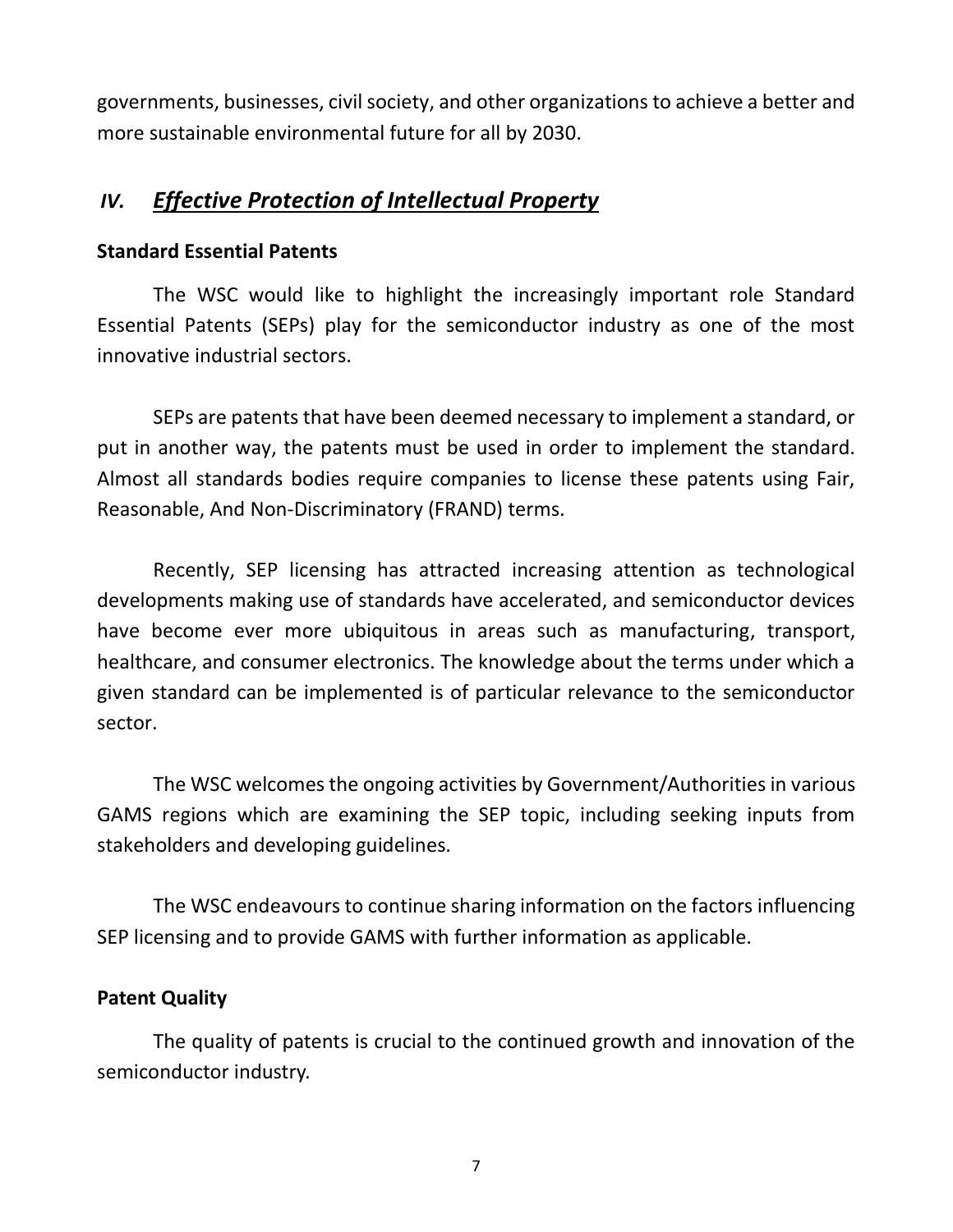In 2018, the WSC adopted ten (10) Recommendations to Patent Offices to improve Patent Quality, along with suggested benchmarks for measuring performance on each recommended practice.

The WSC has updated the Recommendations to Patent Offices to Improve Patent Quality by emphasizing that improved patent quality results in greater certainty and predictability because fewer patents are ultimately invalidated. Defending infringement claims based on low quality patents that will be subsequently invalidated diverts resources away from research and development, thereby harming the growth of the semiconductor manufacturing industry.

In addition, the WSC has updated the recommended best practice (3) "Adequate funding" by pointing out the importance of long-term funding for Patent Offices. The WSC recommends that Governments should provide not only sufficient, but also longterm funding to Patent Offices to maintain sufficient headcount, up-to-date hardware, software and technology, and adequate training and periodic evaluation. The updated WSC Recommendations to Patent Offices to Improve Patent Quality are attached as Annex 1.

**The WSC urges governments and authorities to distribute the revised WSC Recommendations to Patent Offices to Improve Patent Quality to all relevant government entities within each jurisdiction. The WSC calls on governments and authorities to support these Recommendations in the operation of their respective patent offices and to improve the quality of patents that are granted**.

#### **Abusive Patent Litigation**

The WSC recognizes that abusive patent litigation seriously undermines innovation by redirecting resources to unnecessary litigation expenses and makes it more difficult for companies to bring legitimate products to market. **The WSC encourages GAMS to support the WSC Best Practices to Combat Abusive Patent Litigation.** 

## *V. Fighting the Proliferation of Semiconductor Counterfeiting*

8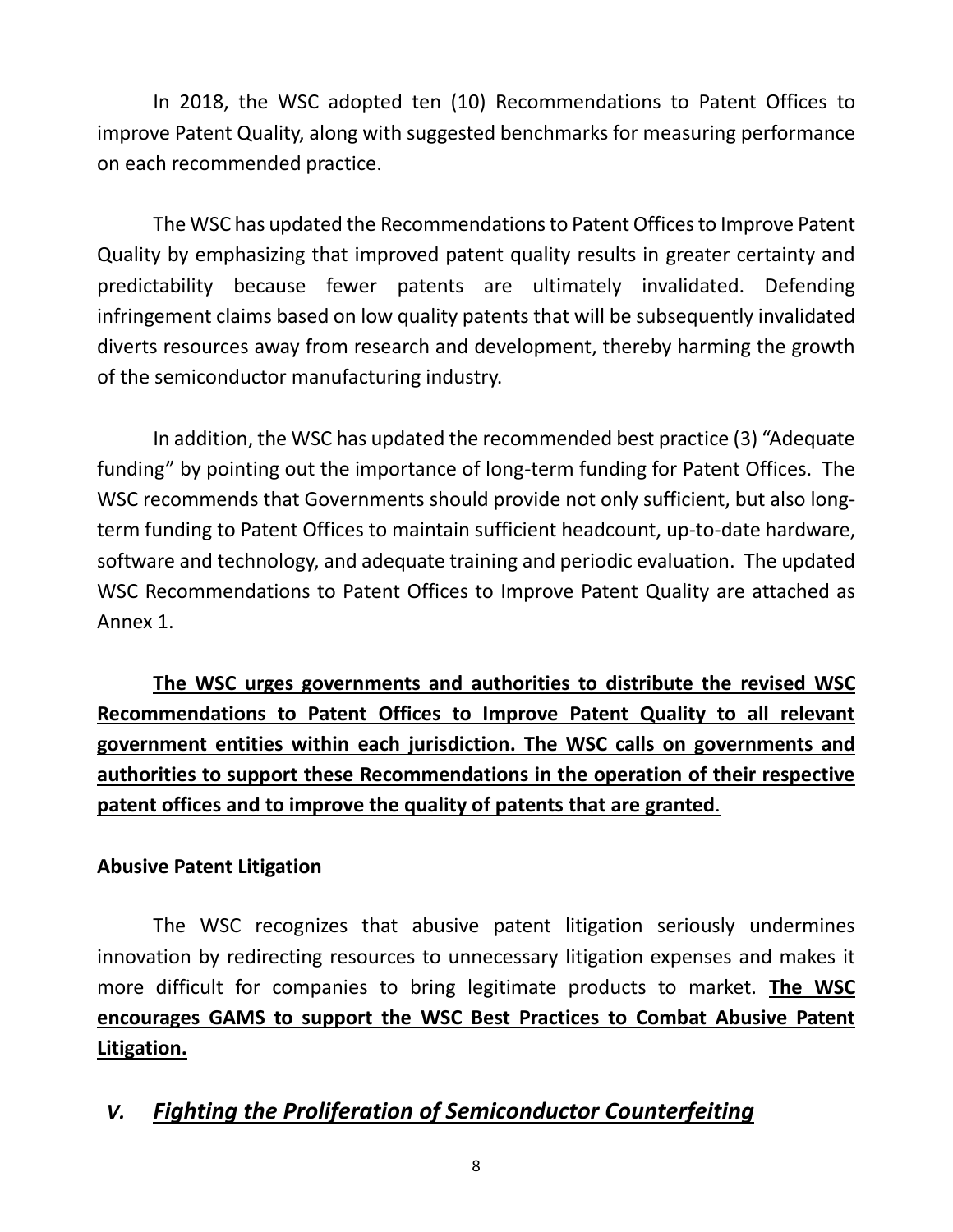Counterfeit semiconductor products create serious risks to the safety and health of the public and to critical national infrastructure, and can have a significant economic impact for semiconductor rights holders. Semiconductors are the "brains" inside critically important electronic systems, including healthcare and medical equipment, electric power grids, communications systems, automotive systems, and aviation systems. The WSC's Anti-Counterfeiting Task Force promotes anti-counterfeiting activities, including training and information sharing with law enforcement authorities, raising awareness, and encouraging purchases from authorized sources.

Counterfeiting threatens the innovation-driven economy that underpins prosperous societies and industry sectors like semiconductor. The WSC supports proactive industry and law enforcement activities to remove trademark infringing and counterfeit semiconductors from being offered for sale on online platforms. To promote further awareness of online challenges and mitigation practices, the WSC has produced a paper on *[Counterfeit Semiconductors and the Online Environment](http://www.semiconductorcouncil.org/wp-content/uploads/2021/10/ACTF_WSC-2021-Paper-on-Counterfeit-Semiconductors-and-the-Online.pdf)*. The collision of the online economy and globalization has allowed criminal networks to expand the scope of their operations, free-ride on intellectual property, sell counterfeit goods directly worldwide with virtually no barriers to entry, low costs of set-up, and fewer risks of being caught. In recent years with the overall semiconductor shortage, there are indications that counterfeiters are now more active and have also shifted from large well-known B2B & B2C platforms to lesser known online platforms.

WSC members remain committed to increasing awareness of risks caused by counterfeits to the infrastructure, public health and safety. As part of WSC awarenessraising, the WSC will support the World Anti-Counterfeiting Day on June 8, 2022 which highlights the problems and risks caused by counterfeits. (See Annex 2)

The WSC has shared examples of anti-counterfeiting capacity building measures and practices that could be employed across the semiconductor industry and has circulated widely the WSC's White Paper ["Winning the Battle against Counterfeit](http://www.semiconductorcouncil.org/wp-content/uploads/2018/06/WSC-Anti-Counterfeiting-White-Paper-May-2018-Update.pdf)  [Semiconductor Products,"](http://www.semiconductorcouncil.org/wp-content/uploads/2018/06/WSC-Anti-Counterfeiting-White-Paper-May-2018-Update.pdf) available on the WSC website.

The WSC appreciates the GAMS' commitment to fighting semiconductor counterfeiting. The WSC looks forward to continued coordination in stopping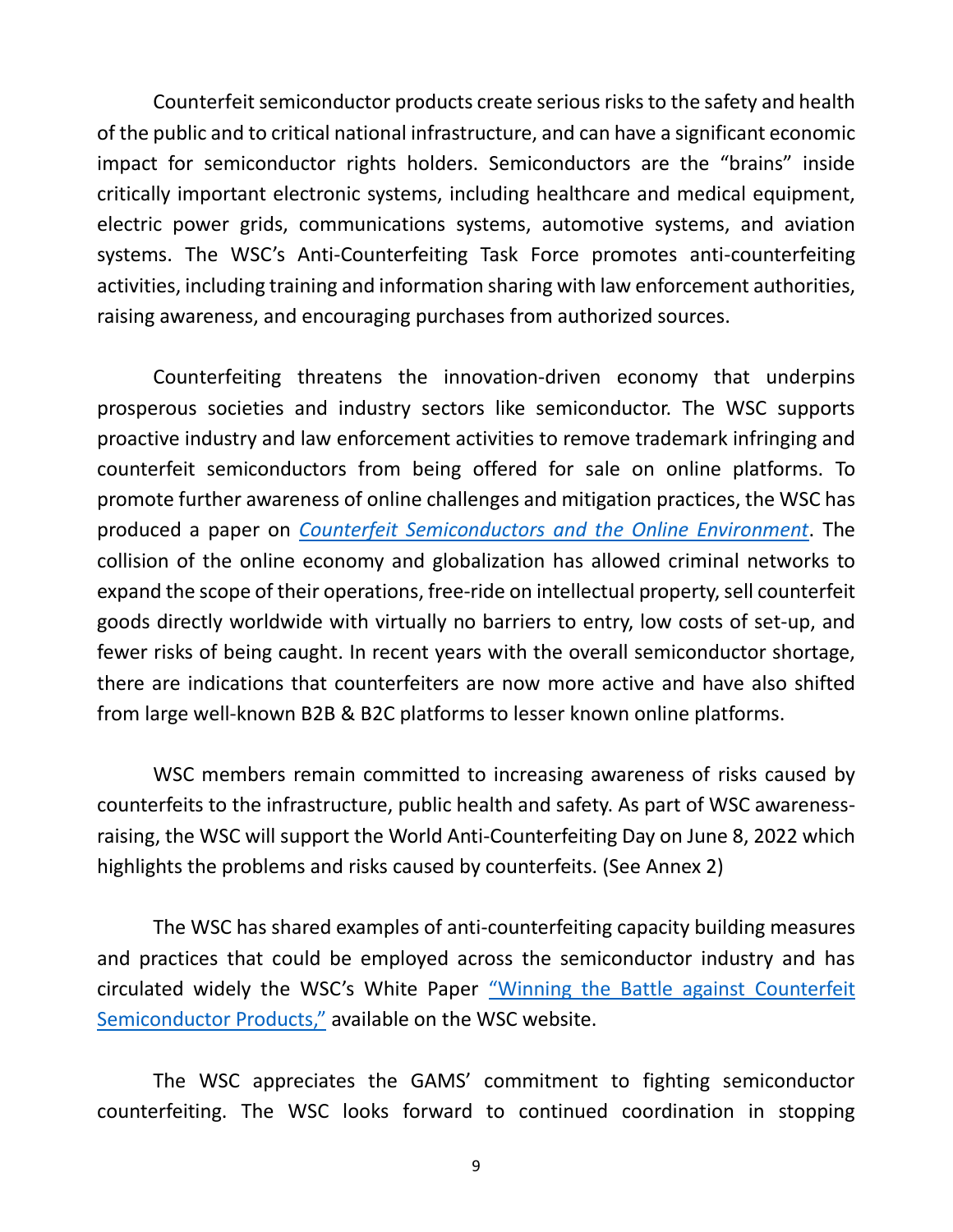counterfeits and will continue to cooperate with GAMS customs and enforcement authorities across all regions of the WSC in these efforts.

**The WSC recommends that GAMS members continue to implement appropriate domestic, bilateral, and multilateral IP enforcement countermeasures to deal with counterfeit semiconductors. The WSC supports GAMS coordination with their customs and law enforcement authorities to facilitate a further strengthening of IP enforcement activities at global, regional, and national levels through closer cooperation with the industry.** 

### *VI. Encryption Certification & Licensing Regulations*

With the use of encryption having become widespread in commercial ICT applications, most electronic products contain semiconductors with cryptographic capabilities.

The WSC reiterates the importance of the WSC Encryption Principles, endorsed by GAMS, as they make clear that commercial encryption should not be regulated except in narrow and justifiable circumstances. Generally, there should be no regulation of cryptographic capabilities in widely available products used in the domestic commercial market because mandating or favouring specific encryption technologies will reduce, not increase, security.

In addition, based on the WSC Encryption Principles, encryption regulations should not be used for the purposes of limiting market access for foreign products. Market access, transparency, adoption of international standards, non-discriminatory and open procedures and rules for commercial encryption.

The WSC would like to highlight that compliance with the WSC Encryption Principles will help keep markets open and free from unnecessary regulation and discrimination, promote innovation, enable the dissemination of leading-edge security solutions, and thus allow the digital economy to flourish.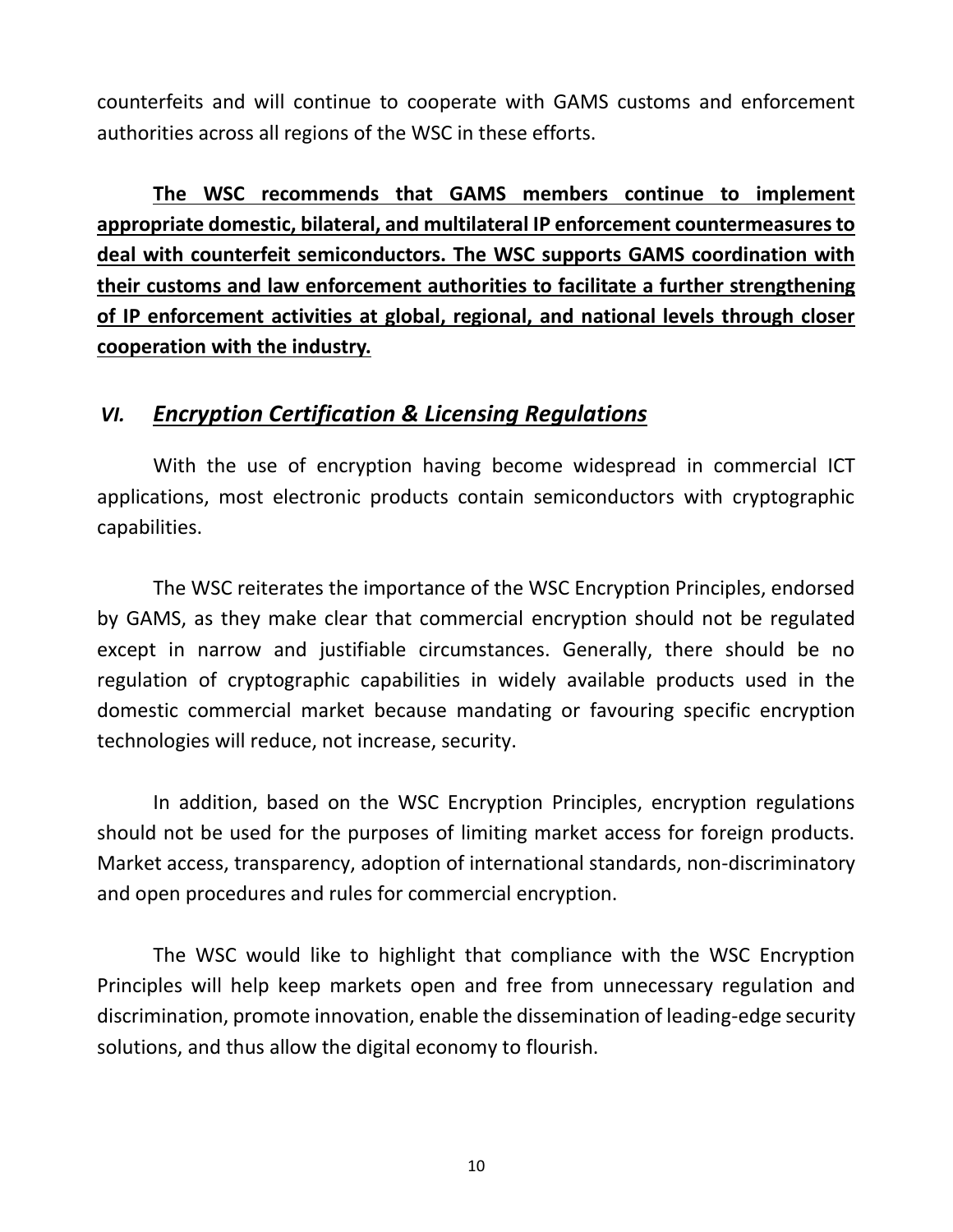The WSC supports the decision by GAMS to organise an Encryption workshop in 2022, following the successful 2021 workshop.

As requested by GAMS in 2021, the WSC performed a 2022 Self-Assessment Survey of existing and draft regulatory practices, as well as issues related to commercial encryption, in relation to the WSC Encryption Principles.

**The WSC encourages GAMS to continue the dialogue, making use of the results of the 2022 WSC Self-Assessment Survey to complete the review, analysis and assessment of relevant policies and measures by the 2022 GAMS Encryption Workshop and GAMS meeting with a view to the full implementation of the WSC Encryption Principles. The WSC presents a proposed agenda for the October 2022 GAMS Encryption Workshop in Annex 3.**

**The WSC further agrees with the** *GAMS Chair's Summary* **that nondiscriminatory access to relevant standardization bodies, also in practice, is of utmost importance. In this context, while we appreciate that relevant contact details were provided, the WSC encourages GAMS – as per the** *GAMS Chair's Summary* **- to continue discussing such related topics with a bearing on encryption, including access by semiconductor companies to the TC260 Working Group 3 on Cryptography.**

#### *VII. Customs and Tariffs*

#### *Information Technology Agreement (ITA)*

The ITA and its Expansion (hereinafter "the Agreement") have greatly accelerated trade in semiconductors and semiconductor-enabled technologies. The Agreement has generated a very significant increase in the value of global semiconductor-related trade, making semiconductors one of the most globally traded products today.

The large deployment of semiconductor-enabled technologies has had a profound impact on society and the economy. It has spurred productivity and made

11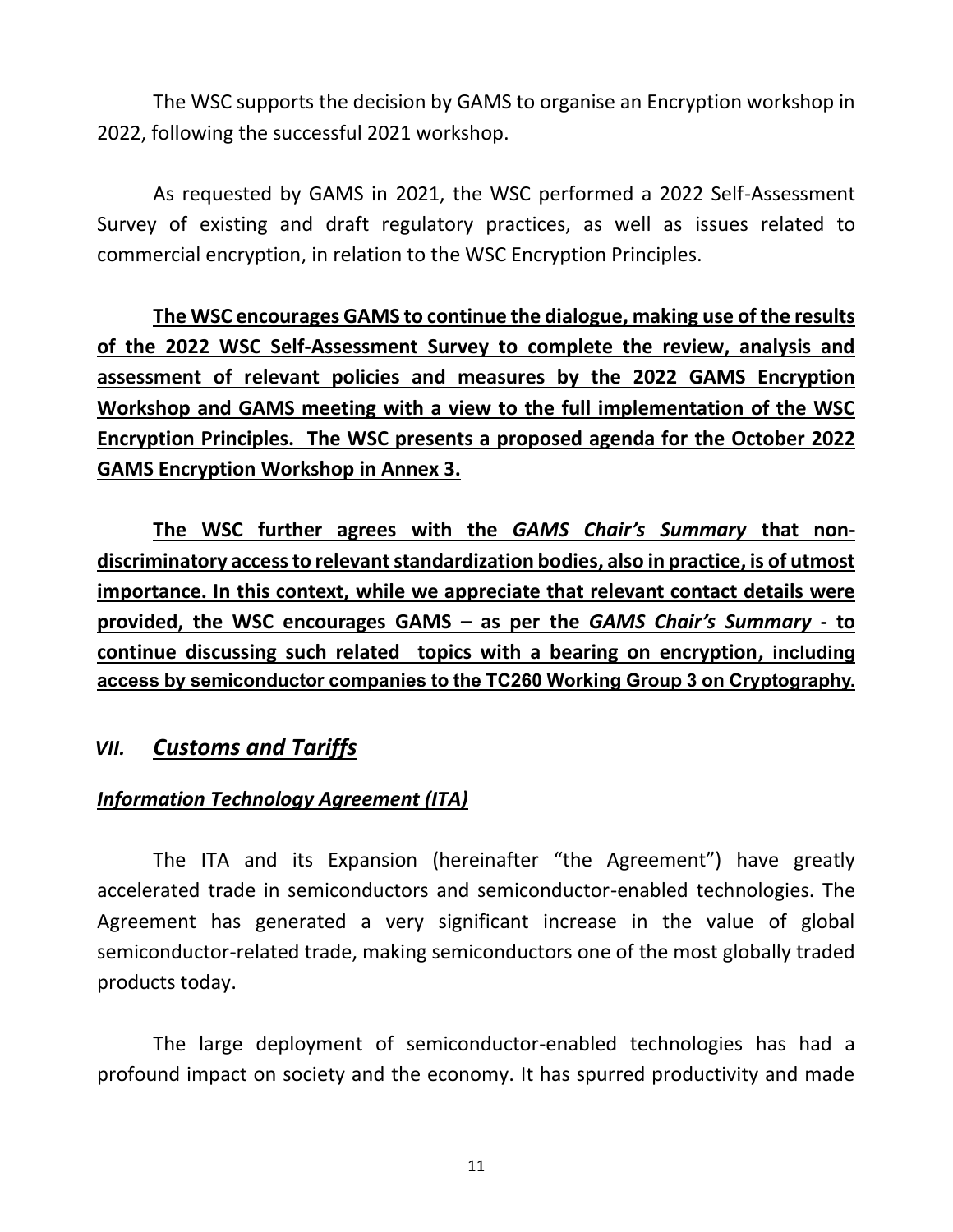significant contributions toward solving global societal challenges like health care, climate change, secure connectivity, education, and more.

Semiconductor technologies have also been fundamental to pandemic response as indispensable components to life-saving medical devices, and systems for public tracing and testing. They continue to play a crucial role in supporting remote healthcare and remote working and interacting solutions that will become increasingly important in our societies.

Ever faster technological innovation has continued in the semiconductor industry since the 2015 ITA-Expansion Agreement was signed. As a result, there currently are semiconductor products, manufacturing equipment, and materials which fall outside the scope of the Agreement. The rapid technological development leading to new products and emerging technologies has meant that products that were not on the market or not identified in international customs classifications at the time the Agreement was signed are now on the market but are not covered by the Agreement today. These products include a myriad of indispensable components of devices which are critical, for example, telecommunication, connectivity and transport infrastructure.

The WSC strongly supports a further ambitious tariff-elimination initiative to significantly expand product coverage of the Agreement, which has been one of the World Trade Organization (WTO)'s most successful trade deals.

**Given the unique role semiconductors and semiconductor-enabled technologies play in advancing solutions to global challenges, the WSC calls on Governments and Authorities to initiate a new round of negotiations to further expand the ITA to include semiconductor-related products not previously covered. The WSC also encourages GAMS to continue to promote expansion of geographical membership of the Agreement.** 

#### *Trusted Traders*

The rapid and efficient international movement of goods is vital for the global semiconductor manufacturing system. Without smooth import and export processes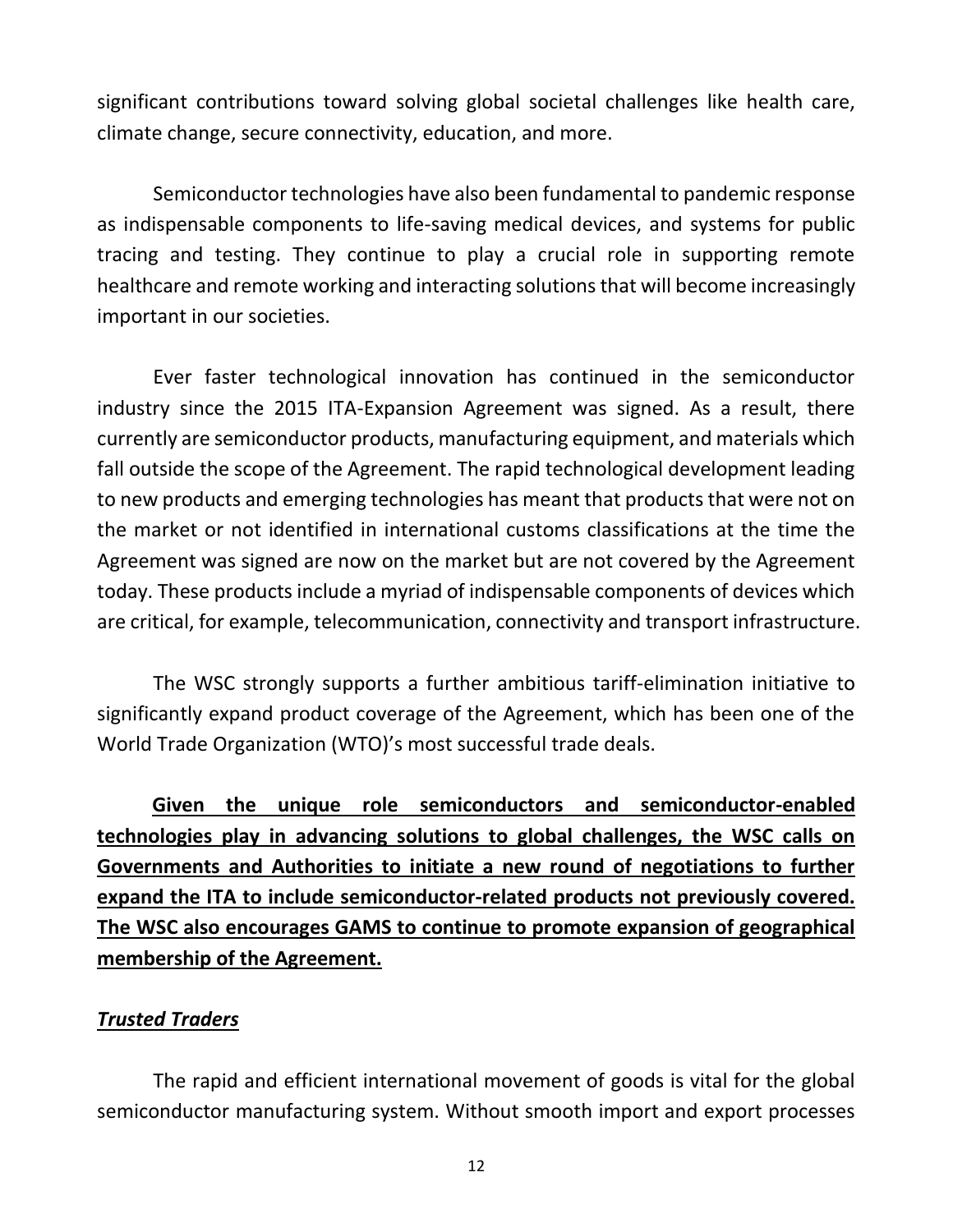globally, manufacturing would become in many cases extremely difficult to realise. The semiconductor industry has been investing substantially to comply with trusted trader policies such as the Authorised Economic Operators (AEO) programs. AEO programs aim to facilitate swift import and export. Most semiconductor companies have achieved AEO status, and many of them have AEO status in multiple jurisdictions worldwide.

The WSC is grateful to GAMS for its support for enhanced cooperation with Customs authorities to improve the AEO programs to achieve harmonized and tangible trade facilitation for trusted traders. The WSC further welcomes the GAMS acknowledgment of the importance of global alignment and further mutual recognition of trusted trader programmes.

In response to the GAMS request, in 2018 the WSC articulated best practices on AEO/Trusted Traders programs. In addition, per GAMS' recommendation, on 14 April 2022 the WSC organised a separate *WSC Global AEO Workshop* with Customs agencies from the GAMS regions. A fruitful discussion took place during the workshop between WSC and Customs agencies. The WSC presented several proposals including systembased approach to controls and better coordination between AEO policies and risk management to improve the AEO programs.

Building on the successful dialogue initiated at the WSC Global AEO Workshop, the WSC would like to contribute to the further development of the *WCO SAFE Framework of Standards* to improve AEO programs. The semiconductor sector would also be well suited to participate in pilot projects, due to strong commitment to supply chain security and its general low-risk profile.

The WSC wishes to highlight that it is crucial that Customs and the industry work together to further enhance the AEO concept to future challenges.

#### *Semiconductor-based transducers*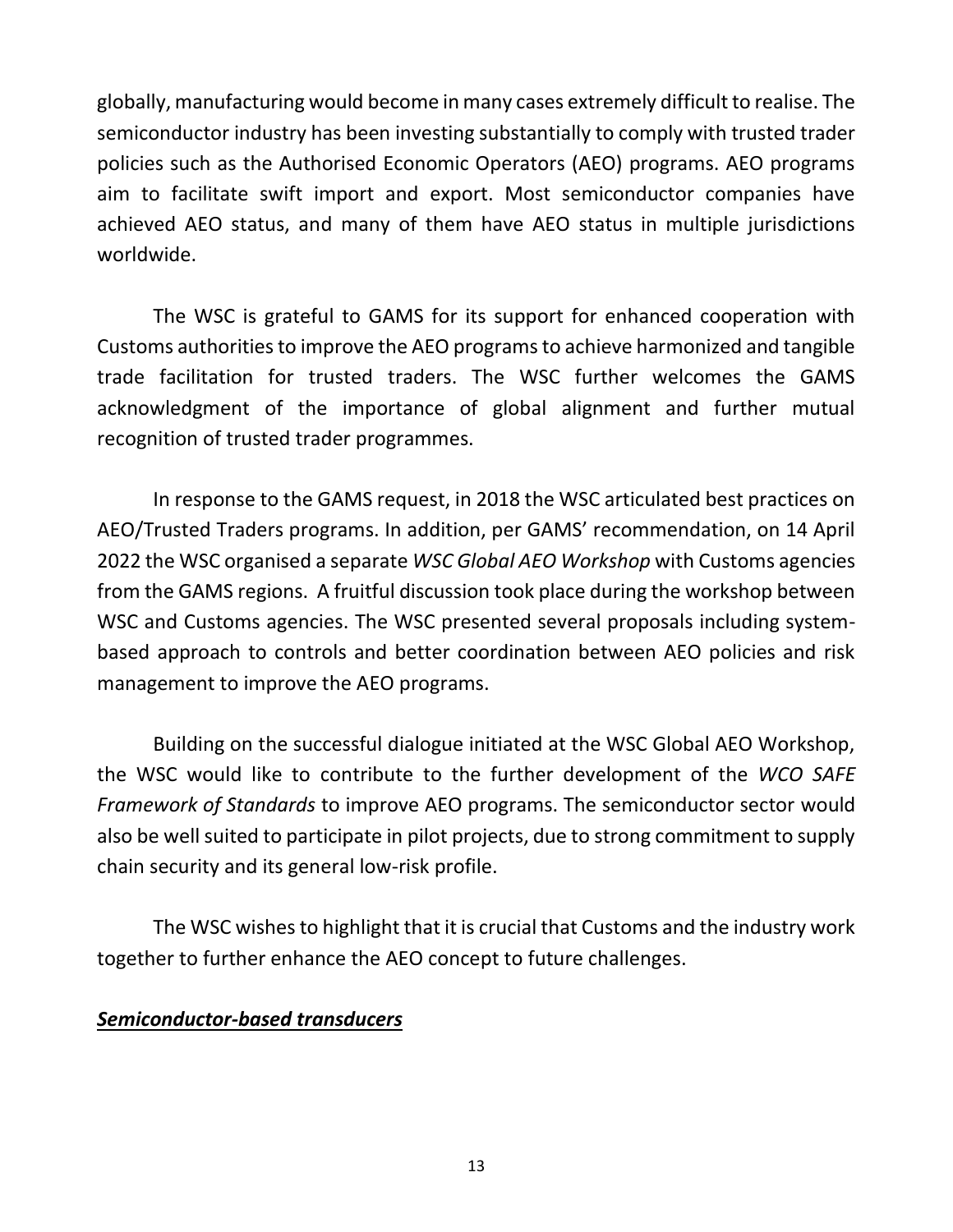The WSC applauds the work by World Customs Organization (WCO) to ensure the entry into force on January  $1<sup>st</sup>$ , 2022, of the HS Explanatory Notes (HSEN) for HS heading 8541 covering semiconductor-based transducers.

However, the WSC has noticed that some of the language in the HSEN contain elements which may raise questions regarding what is covered under semiconductorbased transducers. In order to ensure clarity and avoid future potential disputes, the WSC has developed a proposal to amend the HSEN. The proposal can be found in Annex 4.

## **The WSC calls on GAMS to work with their Customs agencies to ensure that the WSC proposal to amend the HSEN for semiconductor-based transducers is swiftly presented at the WCO and endorsed by the contracting parties so that it will be adopted without delays.**

#### *HS Classification for semiconductors*

The WSC recalls that the Harmonized System (HS) plays a fundamental role in ensuring a globally harmonised and consistent customs classification for all traded goods including semiconductors. It also creates the basis for a level playing field in international business. In case of diverging classifications of the identical semiconductor products in different jurisdictions, the WSC recommends that Customs agencies pursue clarifications at international level for harmonized and consistent classification of all semiconductor products and technologies within defined headings/subheadings.

The WSC is currently reviewing cases of diverging custom classifications for identical semiconductor products in different countries, as well as the classification of new semiconductor products and technologies, and discussing ways to address these. These cases include the issue of classification of certain semiconductor products using embedded chips/dies technology in smart PCBs. The WSC is currently discussing ways to amend the HS to classify these products. The objective is to solve the above issue via the HS Review in the WCO with support by GAMS once the WSC finalizes the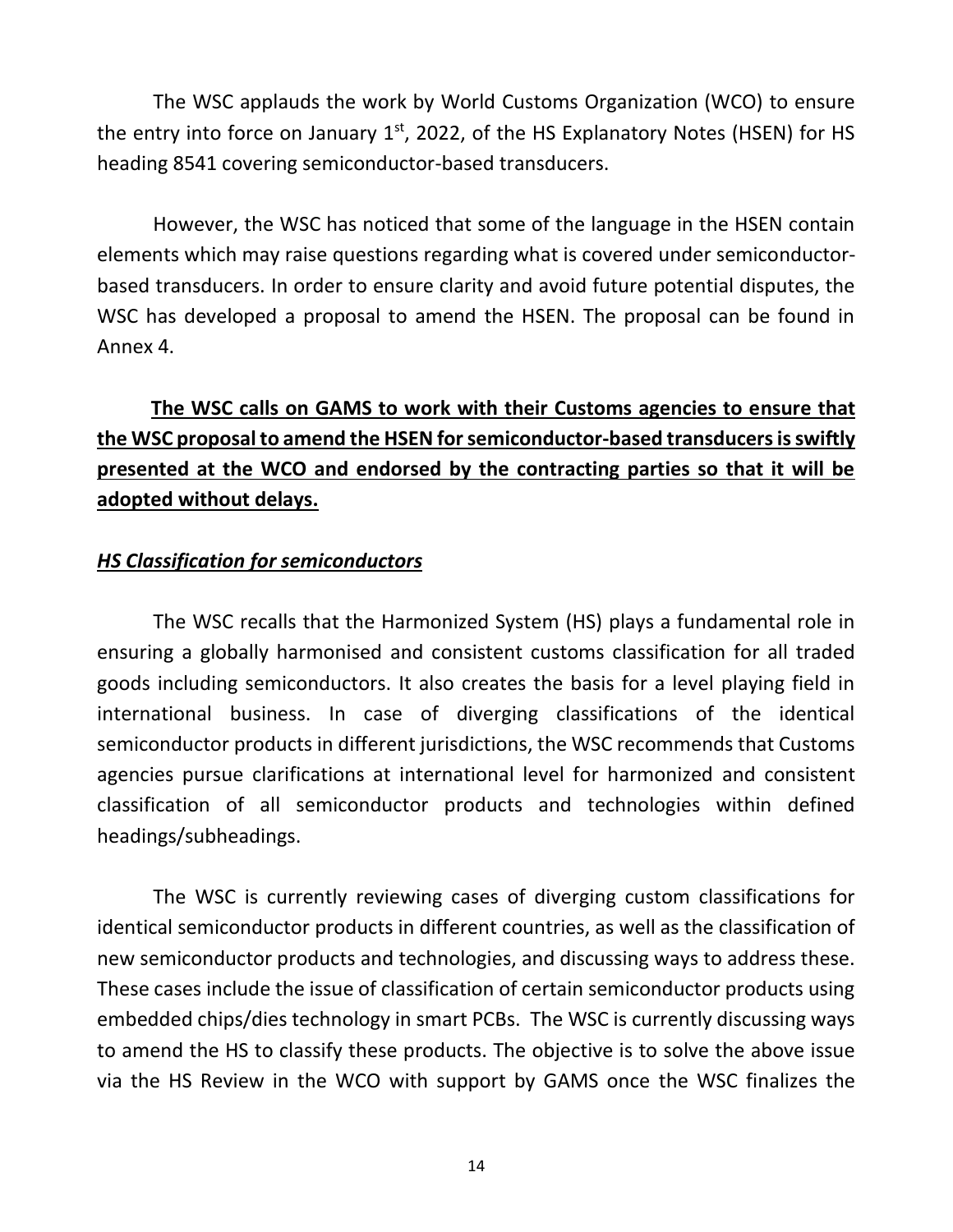proposal. The WSC endeavours to provide more information to GAMS as soon as possible.

#### *VIII. Regional Support Programs*

Given the vital role of the semiconductor industry to all regions' economic growth and innovation, combined with the immense technological challenges and rising costs facing our industry, the WSC encourages market-based government support which fosters semiconductor industry progress and is fully consistent with the GAMS Regional Support Guidelines and Best Practices and WTO rules.

The WSC welcomes GAMS' support for full implementation of the Regional Support Guidelines and Best Practices, developed by the WSC and adopted by the GAMS in 2017. These Guidelines reflect the shared view that government support in the semiconductor sector should be transparent, non-discriminatory, and non-trade distorting; that government actions should be guided by market-based principles; and that the competitiveness of companies and their products, not the intervention of governments and authorities, should be the principal driver of innovation, industrial success and international trade.

The WSC welcomes the GAMS' ongoing commitment to increasing transparency through the regular sharing of information and analysis and assessment of subsidies and other forms of government support. Such transparency and assessment are vital to promoting consistency with the principles of the Guidelines and WTO rules, and avoiding non-market-based support that can lead to excess capacity that is not commercially justified, create unfair competitive conditions, hinder innovation, and undermine the efficiency of global value chains.

The WSC notes the responses to date on the analysis and assessment of the 30 programs originally identified in the Phase 1 Information Exchange, as well as the additional 2 programs per region in the Phase 2 Information Exchange, and recognizes the important progress to date in improving transparency and mutual understanding. The WSC notes that five programs have been identified by GAMS for further study and alignment and requests the JSTC to continue the process of information exchange to ensure comprehensive responses on both the Phase 1 and 2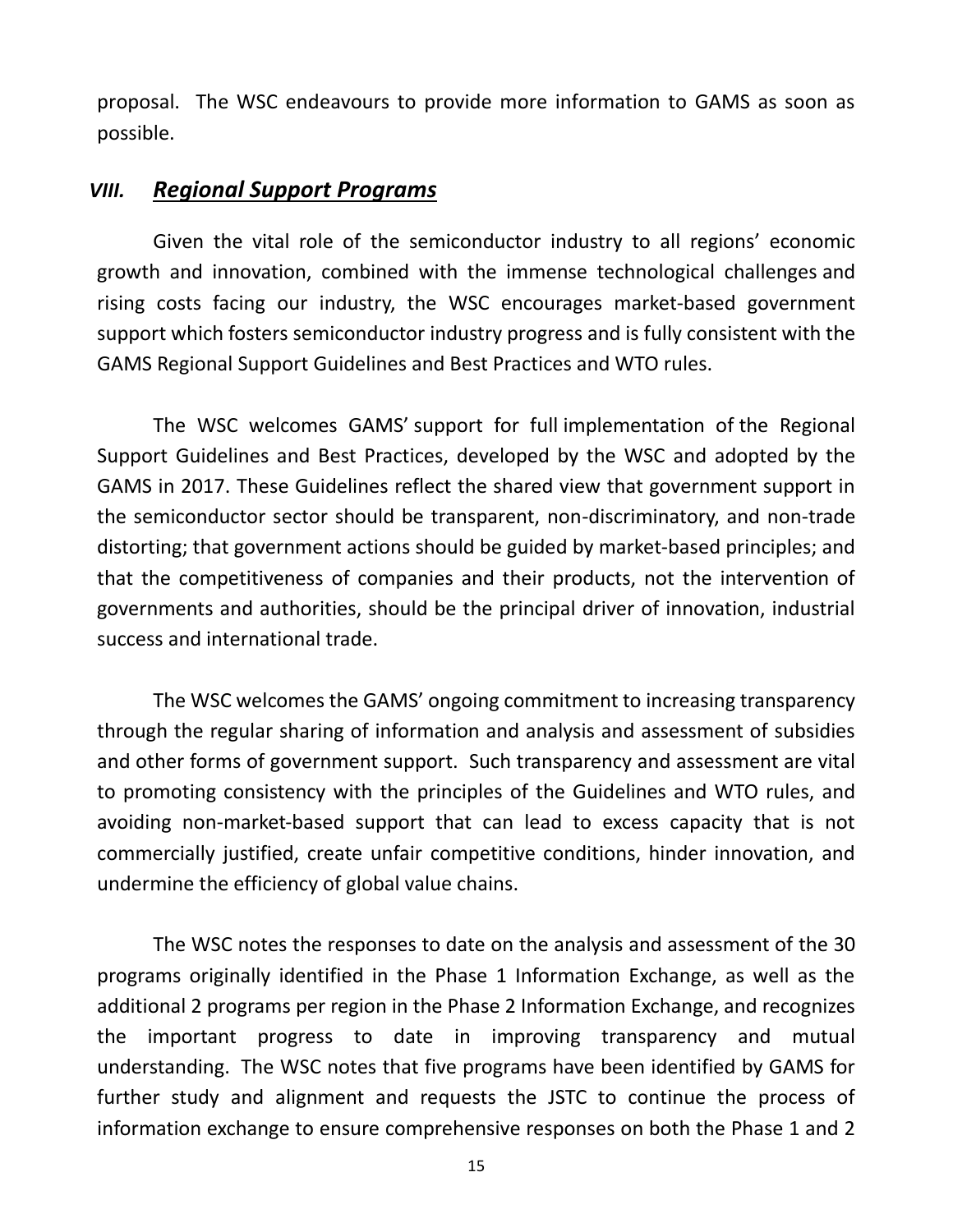programs to fully achieve the goals set out in the Regional Support Guidelines and Best Practices. The WSC continues to pursue work on the best practices for equity investments, including developing a best practice paper for equity investments.

**The WSC requests GAMS to complete the analysis and assessment of these regional support programs with respect to consistency with the Regional Support Guidelines and Best Practices at a 7th Workshop on Regional Support at the 2022 GAMS Meeting. The WSC presents to GAMS a proposal for the workshop agenda, and requests that GAMS members work to finalize an agenda and invite appropriate officials in their regions to participate in this workshop (See Annex 5 ). The WSC also requests GAMS to continue and review the process of regular exchanges in support of full implementation of the Regional Support Guidelines and Best Practices, and continue the discussion of best practices for equity investments at the GAMS level.**

The WSC welcomes the October 2021 GAMS agreement to work together to maintain the effectiveness of existing WTO disciplines, as well as to reform the WTO to help it meet new challenges.

### *IX. Global Supply Chain*

The WSC recognizes the importance and sensitivity of global supply chain issues in the semiconductor industry. In response to GAMS' invitation to the industry to offer reflections on the global supply chain shortage that intensified during the ongoing COVID-19 global pandemic, as a first step, the WSC presents the industry's "lessons learned" on COVID-19 (see Annex 6). **The WSC urges the GAMS to continue supporting the industry's calls by prioritizing semiconductor supply chain operations as "essential business" and allowing the business travel of semiconductor workers during the ongoing COVID-19 global pandemic.**

The WSC will continue to respond to the GAMS's invitation with organized and cooperative efforts involving all associations, with endeavors to offer reflections on ways and means to increase resilience, diversity, security and transparency, including with lessons learned, that would help mitigate supply chain shortages.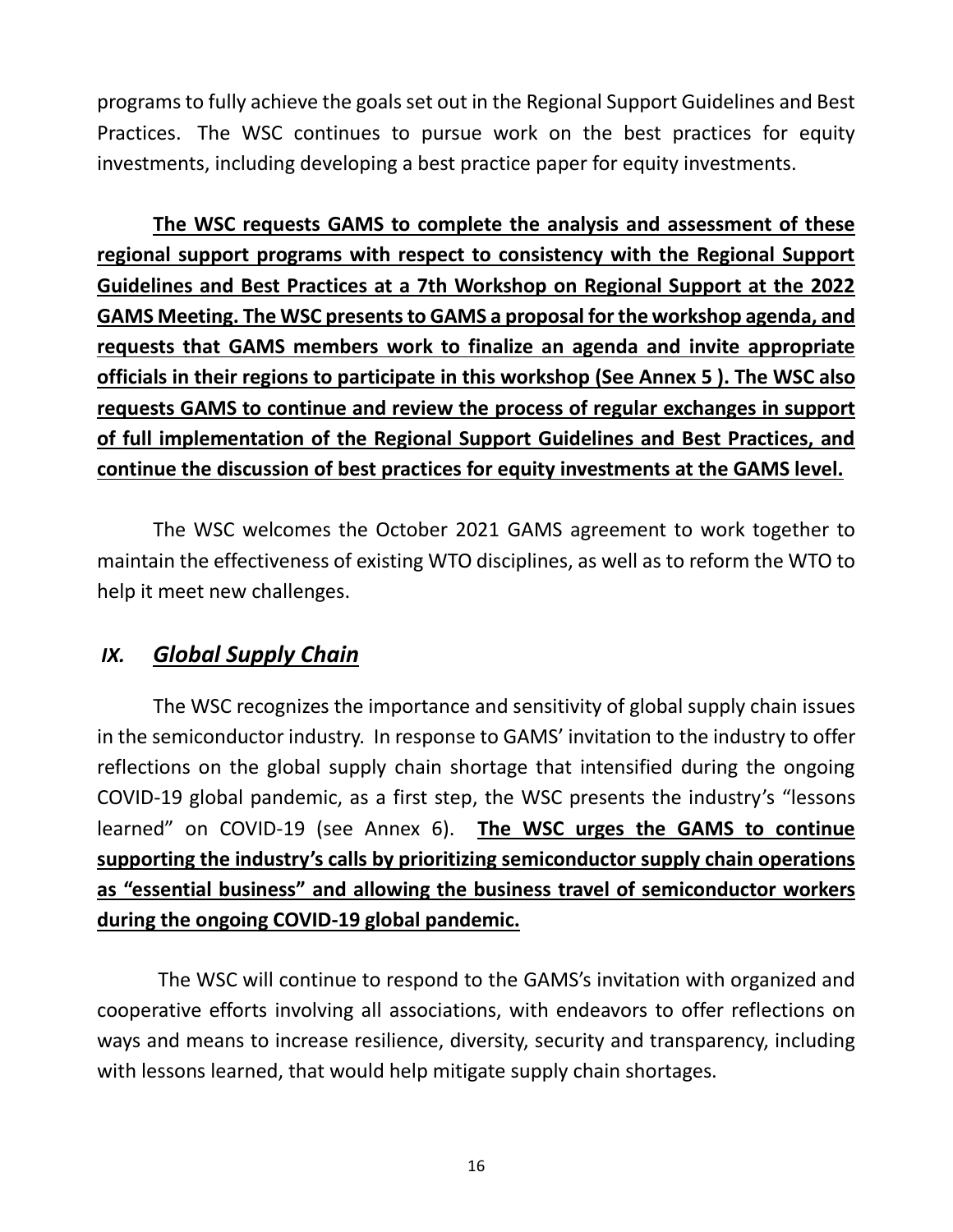## *X. Responsible Minerals Sourcing*

The global semiconductor industry through the WSC is committed to using responsibly sourced' minerals in their semiconductor products. In 2018, the WSC broadened its original Conflict-Free Supply Chain Policy of 2013 to a responsible sourcing of minerals policy and referenced the deep concerns about the sources of minerals from 'conflict-affected and high-risk areas' (CAHRA).

**The WSC recommends that if GAMS members are considering new responsible minerals sourcing type of legislation, that the legislation should be globally aligned to ensure that such legislation promotes the harmonization of global efforts for creating responsible supply chain management of minerals from conflict-affected and high-risk areas.** 

## *XI. Approval of Joint Statement and Approval of Recommendations to GAMS*

The results of today's meeting will be submitted by representatives of WSC members to their respective governments/authorities for consideration at the annual meeting of WSC representatives with the Governments/Authorities Meeting on Semiconductors (GAMS) to be held in October 2022 in Japan.

### *XII. Next Meeting*

The next meeting of the WSC will be hosted by the Semiconductor Industry Association in Korea in May, 2023.

### *XIII. Key Documents and WSC Website:*

All key documents related to the WSC can be found on the WSC website, located at: [http://www.semiconductorcouncil.org](http://www.semiconductorcouncil.org/)

**Information on WSC member associations can be found on the following websites:**

**Semiconductor Industry Association in China:** [http://www.csia.net.cn](http://www.csia.net.cn/)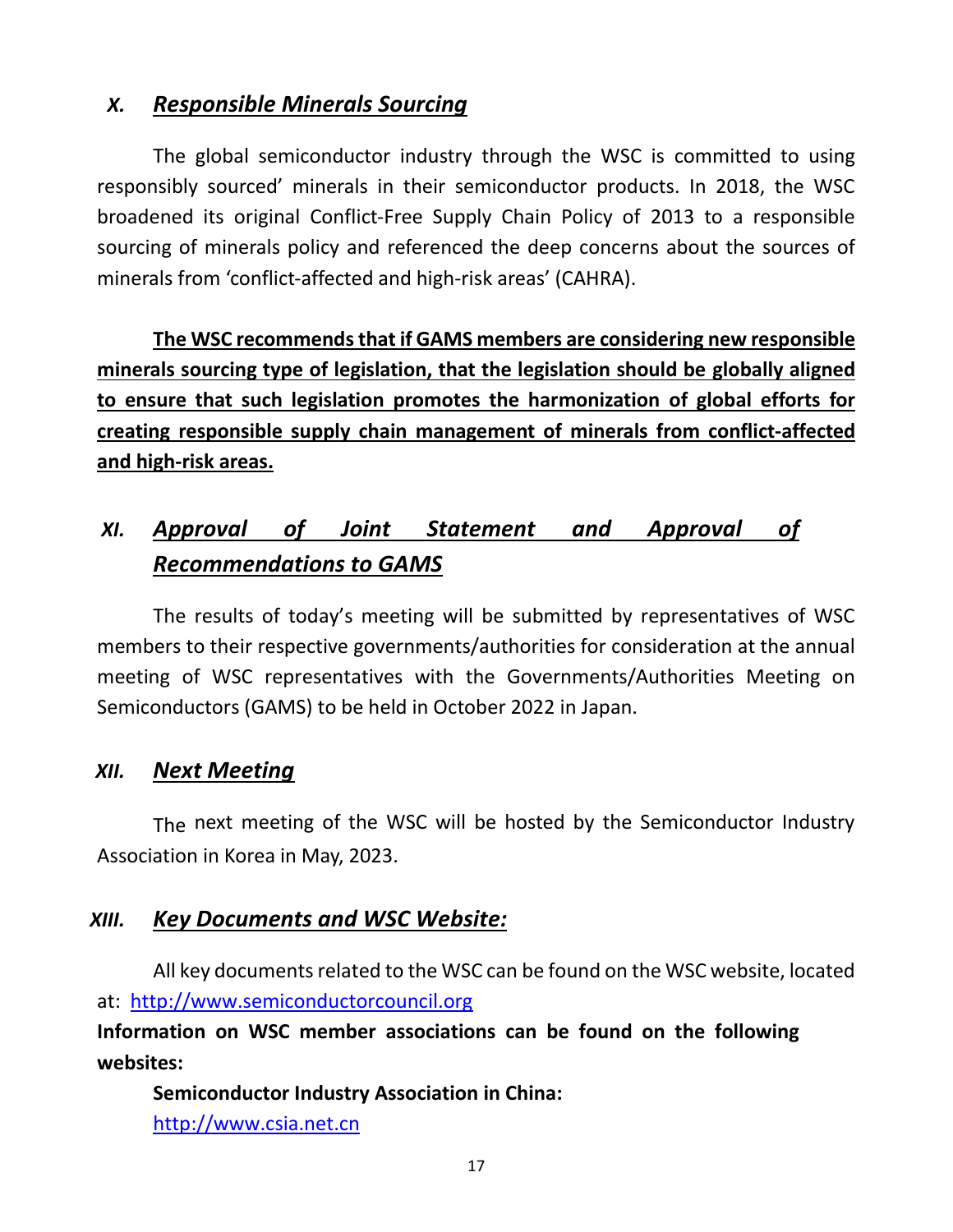#### **Semiconductor Industry Association in Chinese Taipei:**

[http://www.tsia.org.tw](http://www.tsia.org.tw/)

# **Semiconductor Industry Association in Europe:**

[http://www.eusemiconductors.eu](http://www.eusemiconductors.eu/)

## **Semiconductor Industry Association in Japan:** <http://semicon.jeita.or.jp/en/>

## **Semiconductor Industry Association in Korea:**

[http://www.ksia.or.kr](http://www.ksia.or.kr/)

#### **Semiconductor Industry Association in the US**:

[http://www.semiconductors.org](http://www.semiconductors.org/)

#### **Annexes:**

- Annex 1: Updated WSC Recommendations to Patent Offices for Improving Patent Quality
- Annex 2: WSC Supports World Anti-Counterfeiting Day
- Annex 3: Proposed Agenda for the October 2022 GAMS Encryption Workshop
- Annex 4: Proposed Amendments to the HS Explanatory Notes for Semiconductor-Based Transducers
- Annex 5: Proposed Agenda for the 7<sup>th</sup> GAMS Workshop on Regional Support
- Annex 6: COVID-19: Lessons Learned for the Semiconductor Supply Chain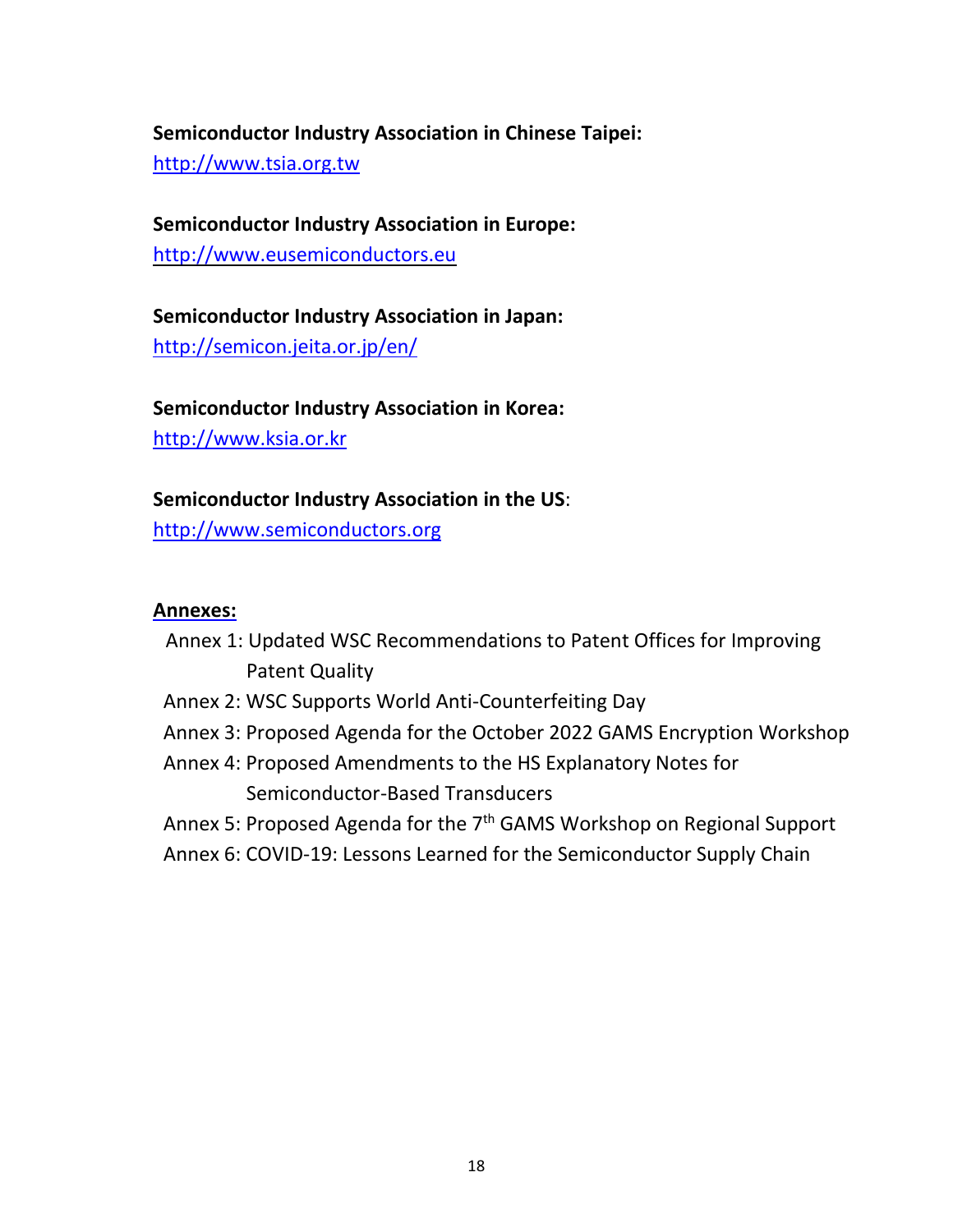#### **Annex 1**

## **WSC Recommendations to Patent Offices**

## **for Improving Patent Quality**

## *19 May 2022 update*

The quality of patents is crucial to the continued growth and innovation of the semiconductor industry. Improved patent quality results in greater certainty and predictability because fewer patents are ultimately invalidated. Defending infringement claims based on low quality patents that will be subsequently invalidated diverts resources away from research and development, thereby harming the growth of the semiconductor manufacturing industry. The WSC recognizes the importance of improving patent quality and has been working with WIPO and the patent offices of GAMS members to encourage the collection and dissemination of standardized statistical metrics bearing on patent examination quality. Set forth below are ten recommendations from the WSC for improving patent examination quality, along with some suggested benchmarks for measuring performance on each recommended practice:

#### **1. Examination Quality Review**

Background: Even when armed with adequate technology, legal knowledge and support, there is no guarantee that an examiner's performance will be up to standard.

Recommendation: The WSC recommends that POs set up proper performance review program, with an objective measurement scale, to periodically evaluate examiners' examination quality. Poorly-performing examiners should be given support and closer supervision, and where poor performance continues should be transitioned away from examination duties.

Applicable Metrics: Actual average examination time per application (from filing until issuance as patent or abandonment) in the prior year, Average case load per examiner (Patent apps/examiner) in the prior year, Examiner turnover ratio in the prior year, Overturned internal appeals v. total internal appeals.

#### **2. Appropriate Workload**

Background: Even the best, most efficient examiners need enough time to review and examine applications, conduct prior art searches, communicate with applicants and to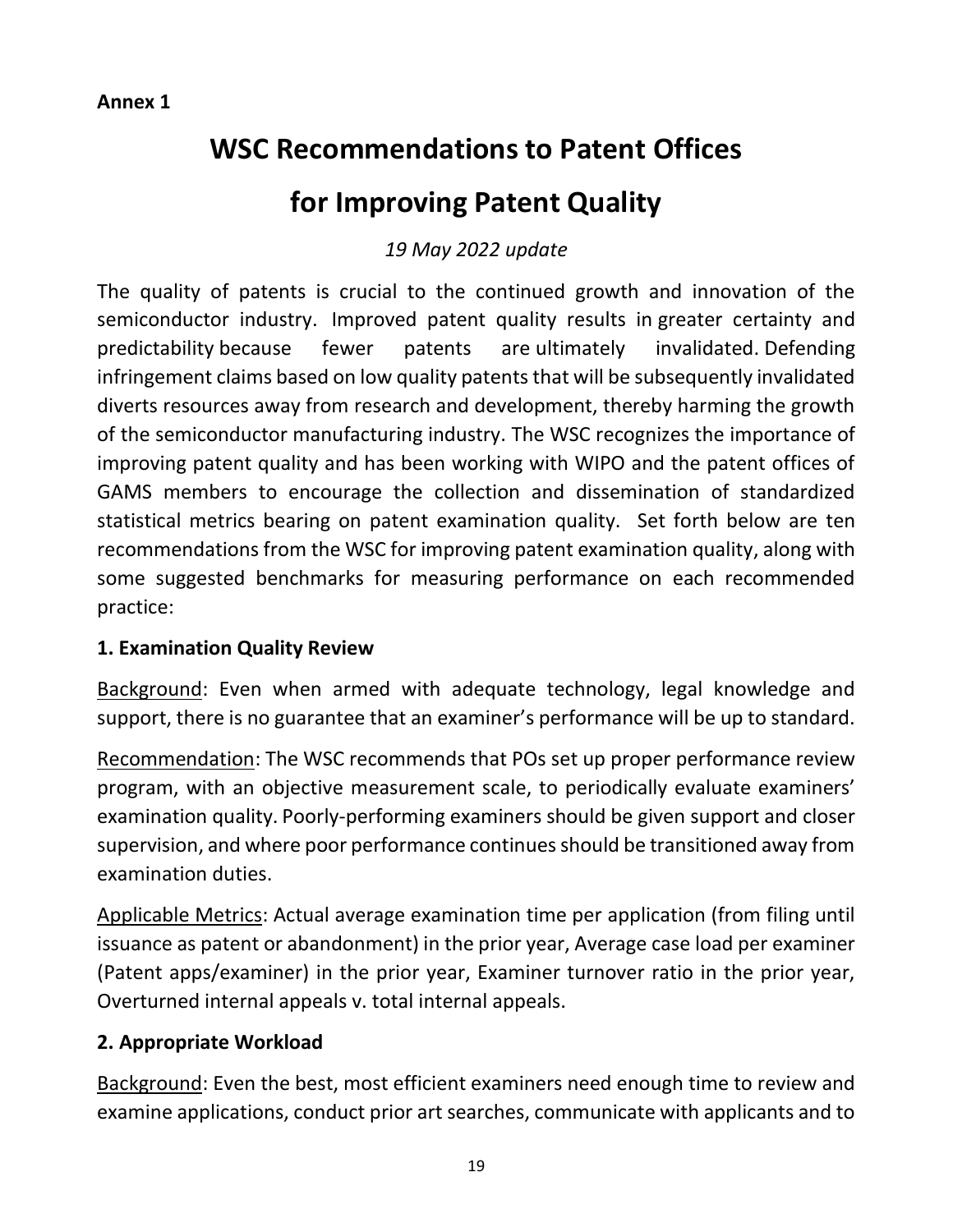do the necessary administrative work. Certain technologies may take examiners longer to review.

Recommendation: The WSC recommends that POs should determine the average time for properly examining a patent application and recruit enough examiners based on the number of annual patent applications filed within the previous year or as forecasted.

Applicable Metrics: Actual average examination time per application (from filing until issuance as patent or abandonment) in the prior year, Average number of hours allocated to examine an application.

#### **3. Adequate Funding**

Background: All factors bearing on patent quality are dependent on adequate and long-term funding. Without adequate funding, it may not be possible for POs to hire an appropriate number of examiners, to adequately train them, and arm them with the necessary resources and technology to perform at a high level. Adequate funding is therefore crucial. Yet funding needs should not impose an undue burden on applicants by way of fees such that they become an obstacle to innovation. On the other hand, fees collected from the applicants by the POs should not be used for other purposes than supporting the work of the POs

Recommendation: The WSC recommends that Governments should provide sufficient and long-term funding to POs to maintain adequate headcount, up-to-date hardware, software and technology, and adequate training and periodic evaluation. The WSC stands ready to lend its support to any PO in advocating for adequate budgets from its responsible authority.

Applicable Metrics: All metrics referenced in these Recommendations relevant to adequate funding.

#### **4. Resources and Support**

Background: Probably most important among patent quality factors is the accuracy of the patent scope (patent claims). In order to determine what the "newly invented" technology is, examiners need to find the most relevant existing technologies (the prior arts) for purposes of comparison. The internet provides access to worldwide documents, but convenience sometimes also causes trouble - too many references for the examiners to choose from. In addition, when a new application relates to cutting-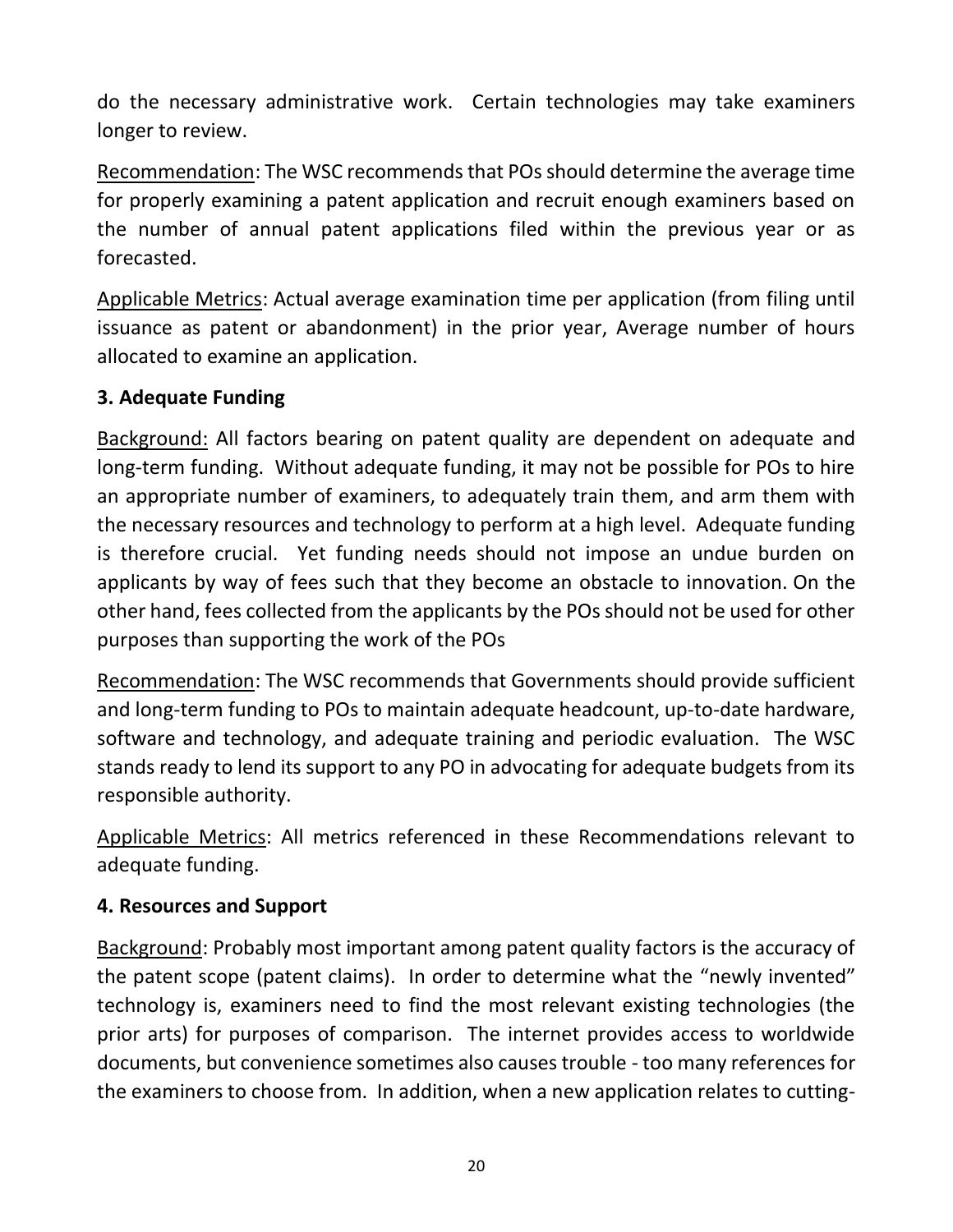edge or highly specialized technology, examiners may have difficulty properly evaluating the value of the new invention.

Recommendation: The WSC recommends that POs should provide examiners with access to all important technology databases, in addition to patent databases. Examiners should keep a record of searched database for each case and statistics should be collected and made publicly available. POs should also consider ensuring upto-date technology, such as the best search engine, is available for examiners to use. POs should implement an internal support system so that examiners can easily seek internal help. If appropriate, POs should also consider outsourcing all or part of the prior-art search work to reliable third party search firms. POs should use best practices in using outside experts for technology support in examination and post-grant review processes.

Applicable Metrics: Average number of database searched per case

#### **5. Training and Qualification Requirements**

Background: Examination of patent applications requires examiners to evaluate technical documents under legal standards. Technology evolves over time, as do legal standards. Examiners should be equipped with up-to-date technology and legal knowledge.

Recommendation: The WSC recommends that POs should regularly review and modify their training programs, and qualification processes for new examiners. POs should set up objective evaluation processes and standards to qualify new examiners, and only those who pass the evaluation should be allowed to examine patent applications. POs should also design and implement continuing education courses for all active examiners. Poorly-performing examiners should be given support and closer supervision, and where poor performance continues should be transitioned away from examination duties.

Applicable Metrics: Number of apps pending, Full time/part time examiner ratio in the prior year, Examiner turnover ratio in the prior year, Number of technical training hours per year/examiner.

#### **6. Faster Administrative Procedures**

Background: Although in average examiners spend only a few days to examine one patent application, it takes years for applicants to receive a formal disposition (grant, rejection). The administrative procedures, the backlog of older applications, and the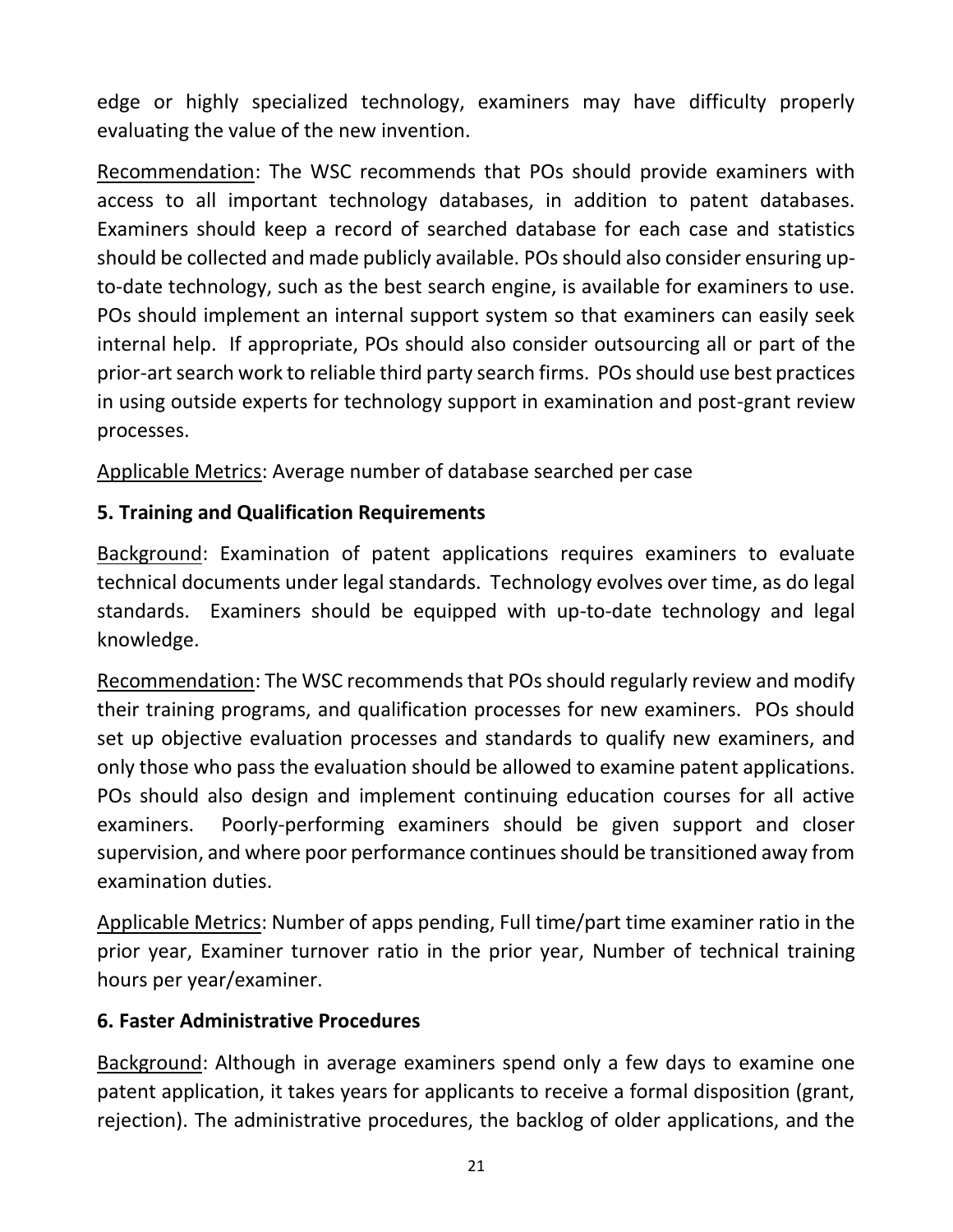time for applicants to respond to office actions all contribute to long delays in the examination process.

Recommendation: The WSC recommends that patent offices (POs) periodically review their internal procedures and determine which steps can be simplified and/or streamlined. POs should implement a paperless environment and should encourage applicants to use an electronic filing process, whenever feasible. It is also recommended that POs should develop a strategy to clear the backlog of pending applications periodically.

Applicable Metrics: Number of apps pending at year end, Average time of first office action (from filing to first office action or search report) in the prior year, Average period of time (in months) from filing until final disposition in prior year, Actual average examination time per application (from filing until issuance as patent or abandonment), Average case load per examiner (Patent apps/examiner) in total, and average cases added annually to case load in the prior year, Average number of hours allocated to examine an application

#### **7. Post-Grant Review Mechanism**

Background: It is, of course, unrealistic to expect all patent examinations to be perfect given limited time and resources. Some patent claims will be erroneously allowed. In recognition of this, most POs have implemented a post-grant review mechanism to invalidate erroneously granted claims, but most of these mechanisms limit the evidence that challengers can adduce in the review process. For example, in some countries challengers may only present printed publications to POs during post-grant review. It is also not unheard of that some companies use post-grant review to block competitors' patents without providing threshold evidentiary support.

Recommendation: The WSC recommends that POs develop and implement robust post grant review procedures, including steps to verify the legitimacy of evidence so that challengers may present various types of evidence. POs also should conduct a threshold review of challenge requests and determine whether there is sufficient evidence to warrant initiation of a post-grant review.

Applicable Metrics: Number of patents invalidated in the prior year versus patents granted.

#### **8. Cooperation between POs**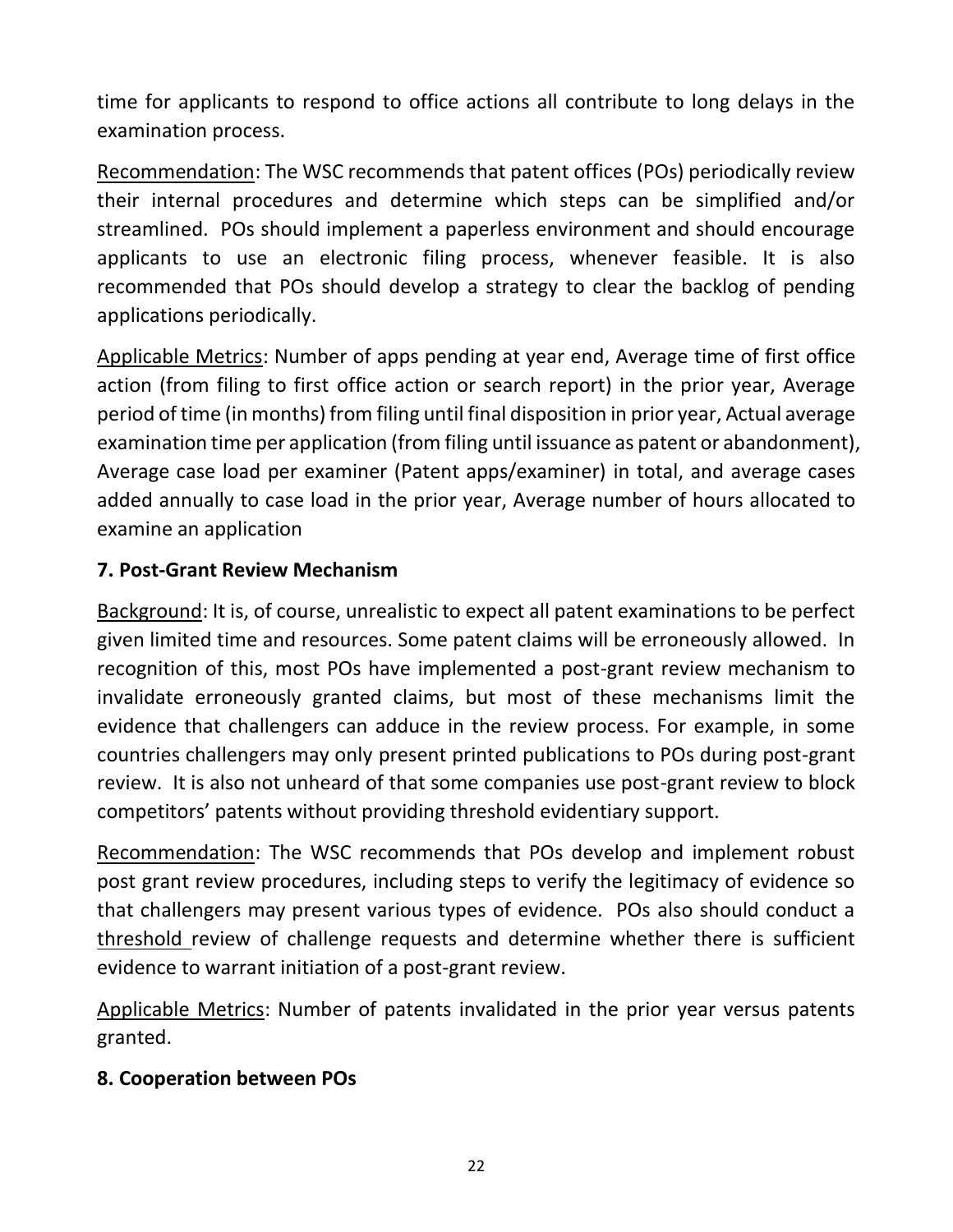Background: The Patent Prosecution Highway (PPH) speeds up the examination process for corresponding applications filed in cooperating POs. Through PPH, an applicant who receives a positive ruling on patent claims from one participating PO can request accelerated prosecution of corresponding claims in another participating PO. This allows applicants to obtain a patentability decision in the second office more quickly. The examiner in the office of later examination (OLE) can reuse the search and examination results from the office of earlier examination (OEE), thereby reducing workload and avoiding duplication of effort. Nonetheless, the search and examination results of a rejected application can also be very useful for the examiner in OLEs to properly examine counterpart applications.

Recommendation: The WSC recommends that POs should actively participate in PPH programs. POs should also cooperate by sharing search and examination results of all patent applications (including rejected applications), which may require mandatory disclosure of foreign counterpart applications by the applicants.

Applicable Metrics: Number of patents issued through PPH/year

## **9. Examination Procedures**

Background: a patent application (claim) needs to meet certain legal standards – eligible subject matter, novelty, non-obviousness (inventive step) – in order to be patentable. When there are no detailed and objective guidelines on how to apply these legal standards, examiners may tend to make judgments based on their subjective viewpoint. Applicants also need to know the applicable guidelines in order to communicate efficiently with the examiners.

Recommendation: The WSC recommends that POs publish detailed, objective guidelines on how to properly determine the patentability of claims. These guidelines should provide step-by-step instructions into the examination procedures for each legal standard, and should be updated periodically to reflect current law.

Applicable Metrics: Public availability of patentability guidelines (y/n?), and published periodic updating (y/n?).

## **10. Transparency and Cooperation with WIPO on Patent Examination Metrics**

Background: The WSC has been collaborating with WIPO and the patent offices of GAMS members to identify standardized statistical metrics bearing on patent quality and to encourage the annual collection and dissemination of such statistical information. The WSC has published a list of 12 patent quality metrics, and WIPO has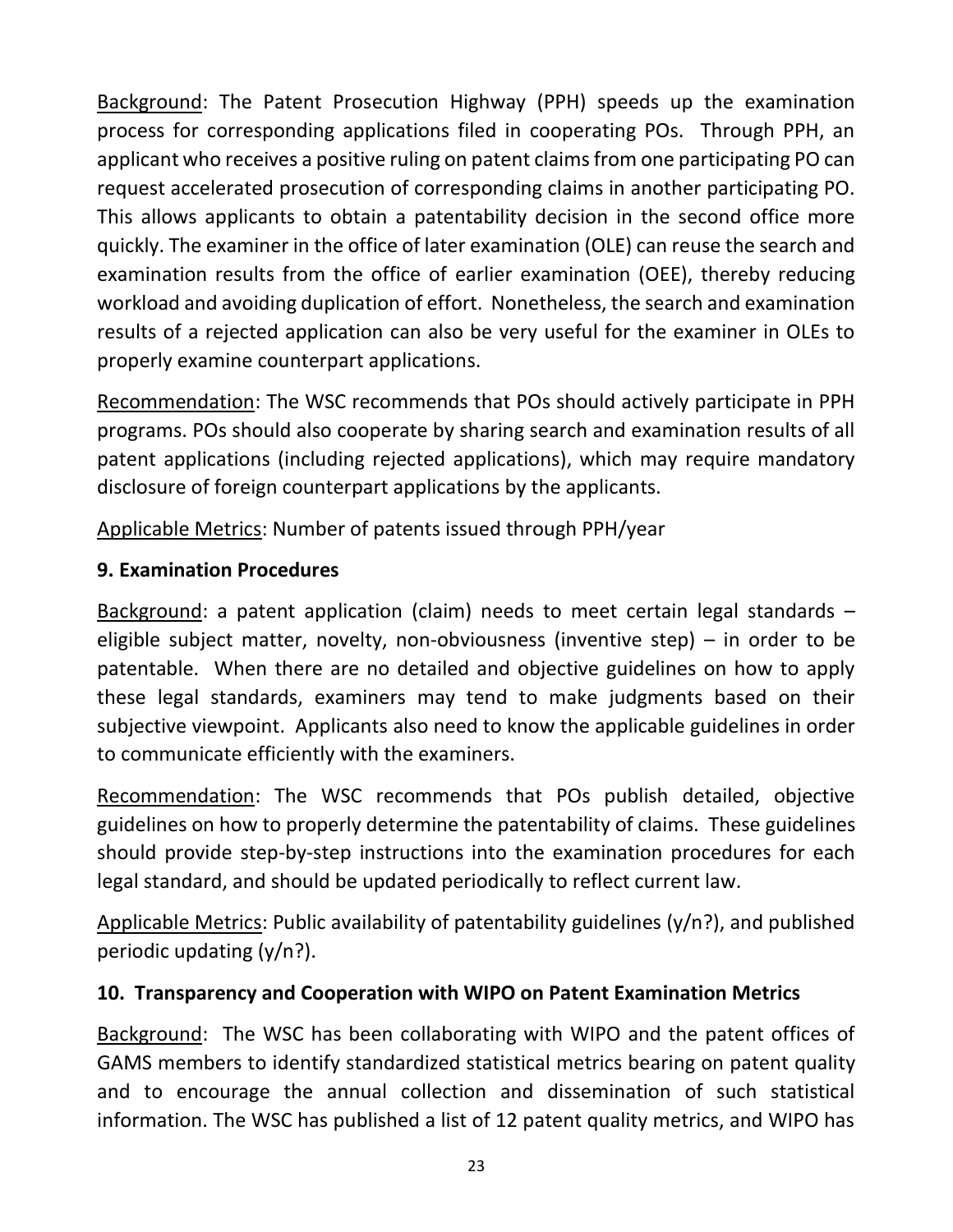recently amended its annual IP statistical questionnaire to add a module for collecting patent examination statistics. These metrics cover workload, examination outcome, patent examiners, pendency time and post-examination opposition procedures. [See Attachment for relevant pages from the WIPO questionnaire.]

Recommendation: Mindful that the circumstances of each PO are unique, the WSC nonetheless believes that maintaining and reporting a broad array of pertinent examination-related statistics, and the comparative publication of these statistics, can serve as a useful benchmark for assessing and improving global patent examination.

The WSC urges each PO to ensure transparency of statistics related to its annual examination of patents. The WSC also urges POs to cooperate with WIPO in responding to its annual patent quality statistical questionnaire, and in periodically reviewing, augmenting and improving the statistical metrics bearing on patent examination quality. Finally, the WSC commends WIPO for coordinating this statistical initiative and encourages it to continually strive to enhance its collection of patent quality statistics.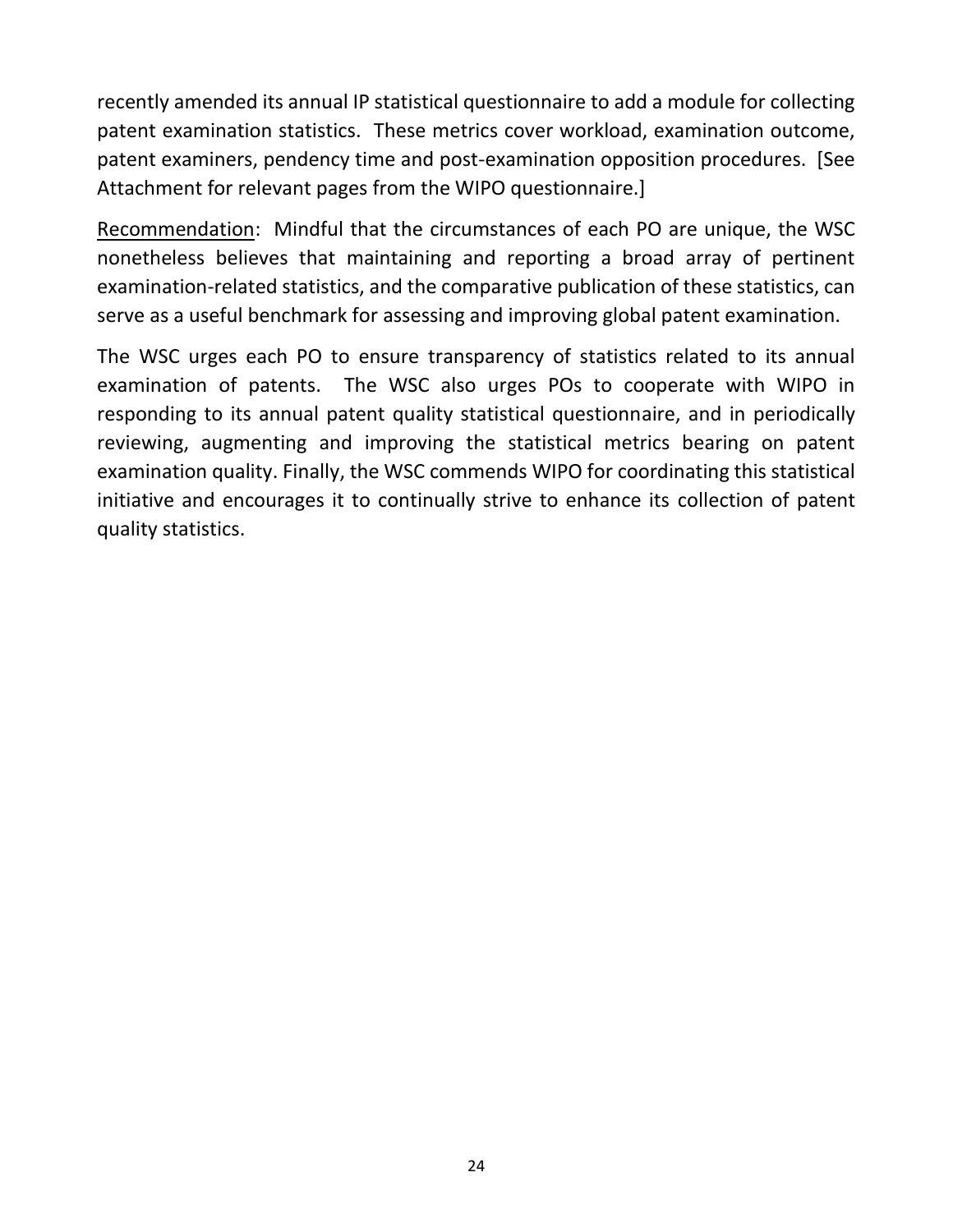**8 th June 2022**

#### *FOR IMMEDIATE RELEASE*

### **WSC supports World Anti-Counterfeiting Day**

On June 8<sup>th</sup> 2022, the EU's Intellectual Property Office and Global Anti-Counterfeiting Group are celebrating the 24th edition of the World Anti-Counterfeiting Day (WACD). The World Semiconductor Council (WSC) strongly supports the WACD and believes it is a great initiative to highlight the anti-counterfeit measures being taken across industries. In recent years with the overall semiconductor shortage there are indications that counterfeiters are now more active and have shifted trademark infringing online offerings of semiconductors to less wellknown online platforms.

In 2012, the WSC has established an Anti-Counterfeiting Task Force amongst the semiconductor industry associations of China, Chinese Taipei, Europe, Japan, Korea, and the United States, with the aim of promoting activities to fight counterfeiting, incl. training, awareness raising, and encouraging purchases from authorised sources. The WSC works closely with governments and authorities on policies and regulations, and encourages domestic, bilateral and multilateral counter-measures and enforcement activities. Such enhanced anti-counterfeiting cooperation activities at the industry level alongside government agencies, customs and law enforcement agencies is instrumental to identify and stop parties involved in manufacturing or trafficking in counterfeit goods. The World Anti-Counterfeiting Day enables the organisation of various events focusing on particular problems of counterfeiting & piracy under the umbrella of an international outreach campaign.

According to the Organisation for Economic Co-operation and Development (OECD), international trade in counterfeit goods represented up to 2.5% of world trade, or up to USD 464 billion<sup>4</sup> in 2019. In view of these staggering numbers, the WSC is convinced by the importance of an initiative such as the World Anti-Counterfeiting Day, especially as counterfeit products are expected to circulate rapidly to meet current high demand, and believes it to be a great way of highlighting the common cause of fighting counterfeiting – industry sectors alongside well-informed customers, and national enforcement authorities.

#### **About WSC**

<sup>4</sup> Source: Organisation for Economic Co-operation and Development (OECD)–European Union Intellectual Property Office (EU IPO) (2021), *Illicit Trade, Global Trade in Fakes A [WORRYING](https://euipo.europa.eu/tunnel-web/secure/webdav/guest/document_library/observatory/documents/reports/2021_EUIPO_OECD_Report_Fakes/2021_EUIPO_OECD_Trate_Fakes_Study_FullR_en.pdf) THREAT*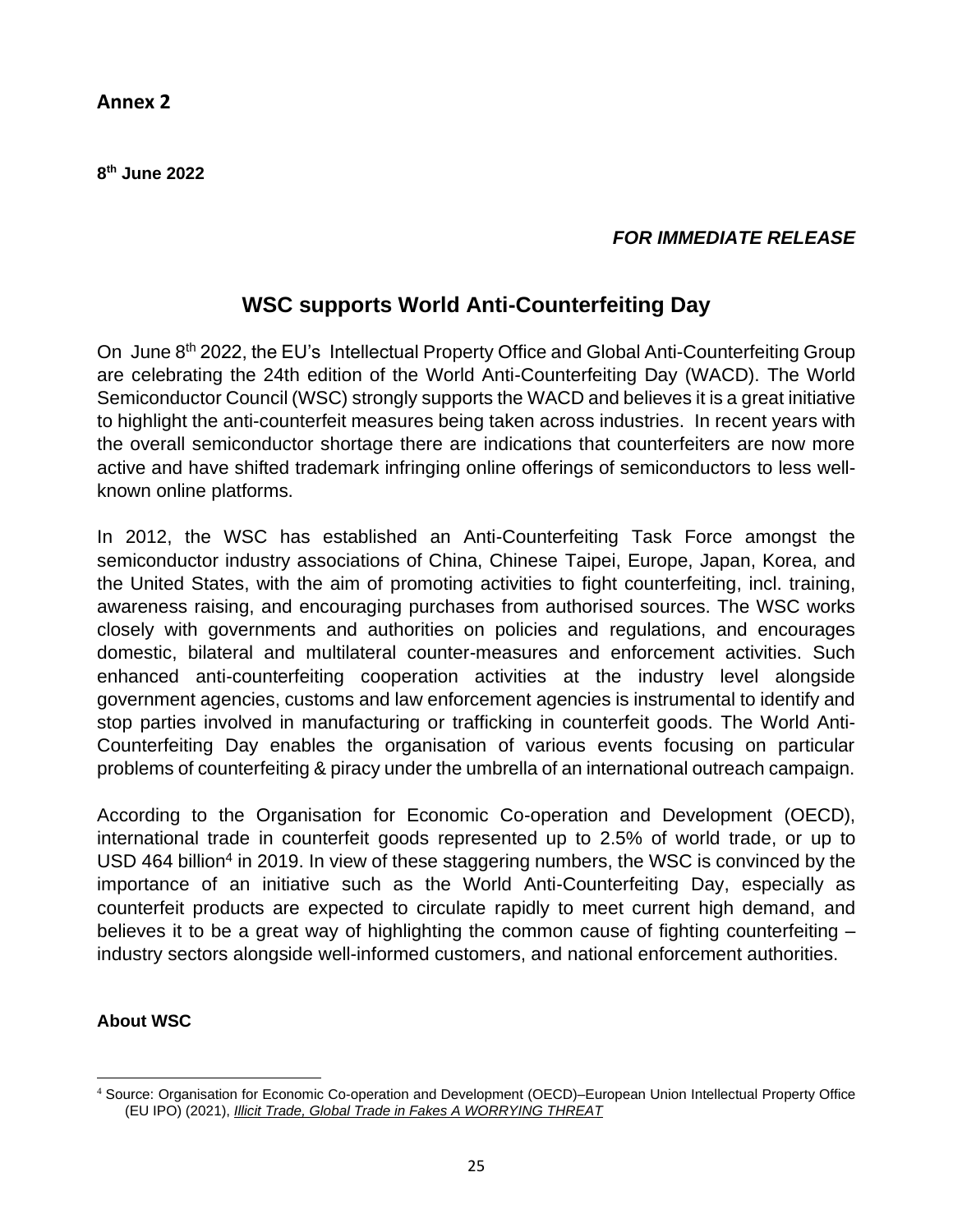*The World Semiconductor Council is a cooperative body of the world's leading semiconductor industry associations – consisting of the Semiconductor Industry Associations in China, Chinese Taipei, Europe, Japan, Korea and the United States – that meets annually to address issues of global concern to the semiconductor industry. The WSC also meets annually with the governments and authorities of the six regions to convey industry recommendations. The WSC is dedicated to the principle that markets should be open and competitive and works to encourage policies and regulations that fuel innovation, propel business and drive international competition in order to maintain a thriving global semiconductor industry.*

*More information on the WSC is available at [http://www.semiconductorcouncil.org](http://www.semiconductorcouncil.org/)*

**For further information, please contact:**

Hendrik Abma Director General European Semiconductor Industry Association (ESIA) Tel: +32 2 290 36 60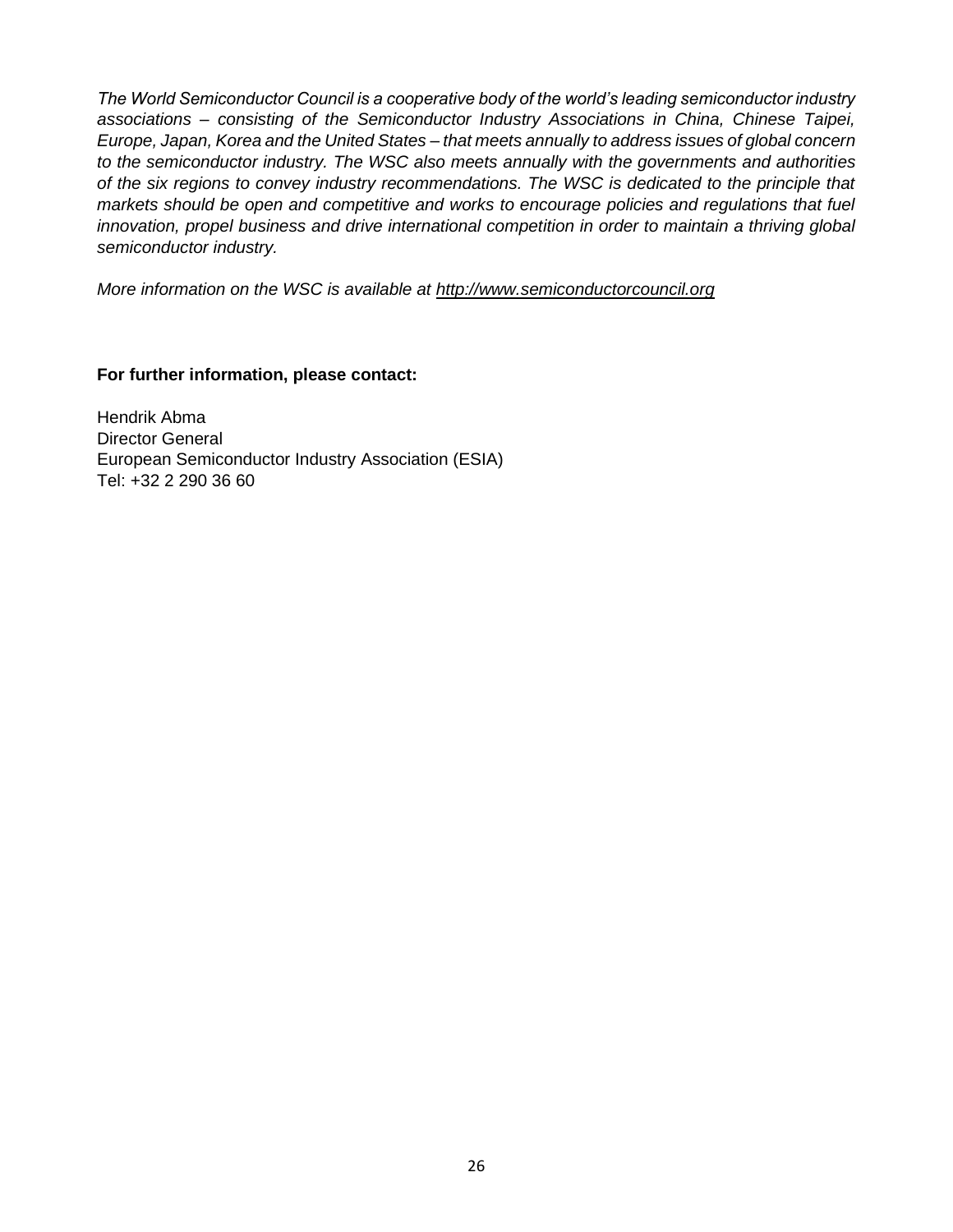#### **Annex 3**

# **WSC Agenda Proposal for the**

# **2022 GAMS Encryption Workshop**

## **18 October 2022, Nagoya, Japan**

| 09:00-9:05   | Welcome and Introduction                                                        | <b>GAMS Chair</b>      |
|--------------|---------------------------------------------------------------------------------|------------------------|
|              |                                                                                 | (Japan)                |
|              |                                                                                 |                        |
| 09:05-9:15   | Report from WSC: Encryption Principles and 2022                                 | Chair of the WSC       |
|              | <b>WSC Self-Assessment Survey on Encryption</b>                                 | <b>Encryption Task</b> |
|              |                                                                                 | Force                  |
| $9:15-12:15$ | Continuation of the ongoing GAMS review of draft                                | <b>GAMS</b> delegates  |
|              | and existing policies and measures, with a view to the                          | <b>WSC</b>             |
|              | full implementation of the WSC Encryption Principles                            | Representatives        |
|              | Presentation by each GAMS delegation (5 min.)<br>followed by                    |                        |
|              | Analysis and assessment by GAMS against the<br><b>WSC Encryption Principles</b> |                        |
|              | <b>European Union</b>                                                           |                        |
|              | <b>United States</b>                                                            |                        |
|              | China                                                                           |                        |
|              | Chinese Taipei                                                                  |                        |
|              | Japan                                                                           |                        |
|              | Korea                                                                           |                        |
|              |                                                                                 |                        |
| 12:15-12:30  | <b>Break</b>                                                                    |                        |
| 12:30-13:00  | Conclusion                                                                      | <b>GAMS Chair</b>      |
|              |                                                                                 |                        |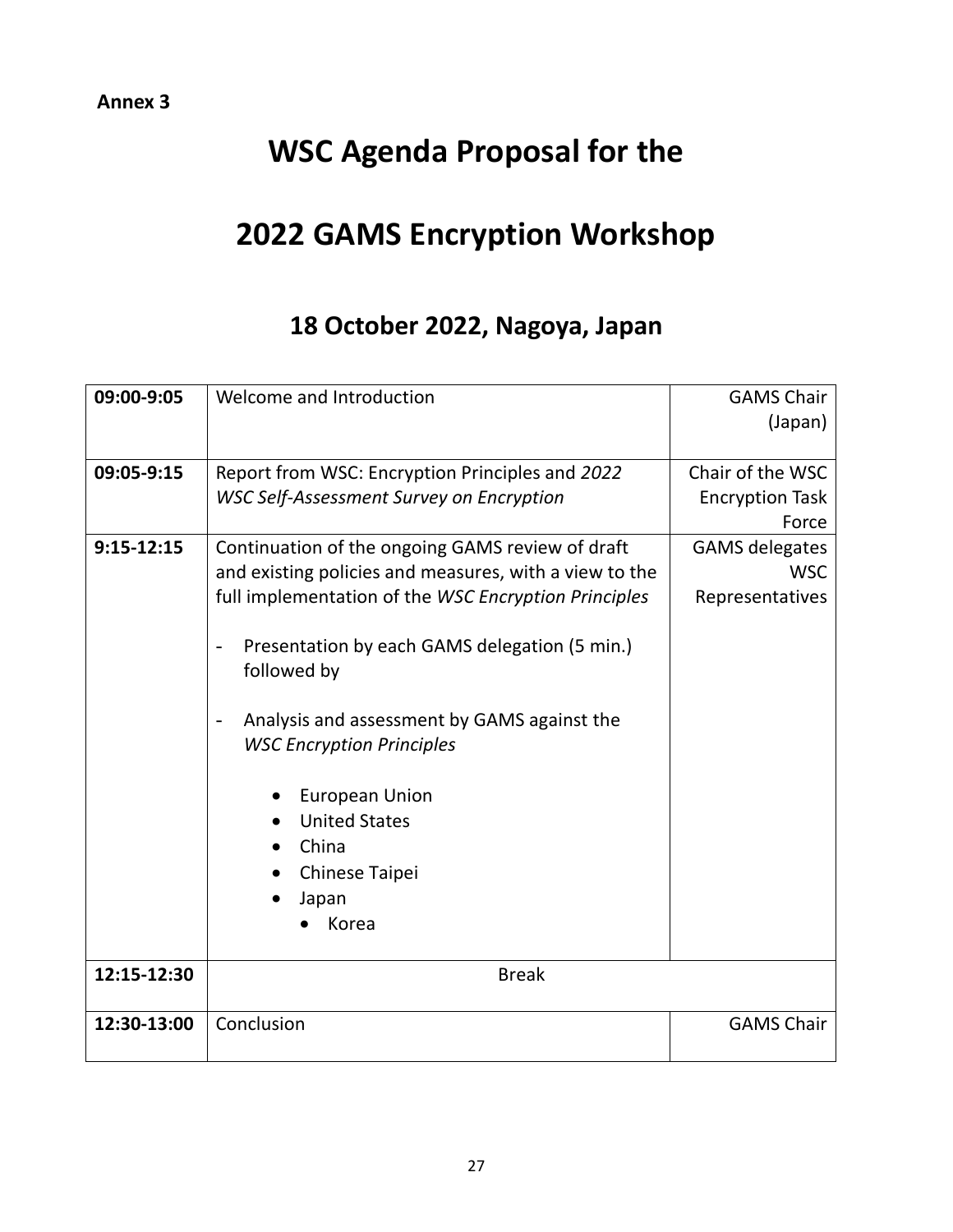#### **Annex 4**

## **WSC Proposed Amendments**

# **to the Harmonised System's (HS) Explanatory Notes for Semiconductor-based Transducers, HS Heading 85.41**

Legenda: *bold italics=* suggested amendment *bold italics strikethrough=* deletions

#### ARTICLE 16 PROCEDURE

#### AMENDMENTS TO THE EXPLANATORY NOTES - HS 2022

Heading 85.41.

Page 85.41-1. Part (A).

Delete and substitute:

#### "**(A) SEMICONDUCTOR DEVICES (FOR EXAMPLE DIODES, TRANSISTORS, SEMICONDUCTOR BASED TRANSDUCERS)**

These are defined in Note 12 (a) (i) to this Chapter.

The operation of the devices of this group is based on the electronic properties of certain "semiconductor" materials *(which are relevant for e.g. diodes and transistors)* or, for the purpose of semiconductor-based transducers, on their semiconductor properties including physical (e.g., mechanical*, thermal, optical*) and chemical properties.

The main characteristics of *these "semiconductor"* materials is that at room temperature their resistivity lies in the range between that of conductors (metals) and that of insulators. They consist, for instance, of certain ores (e.g., crystal galena), tetravalent chemical elements (germanium, silicon, etc.) or combinations of chemical elements (e.g., trivalent and pentavalent elements, such as gallium arsenide, indium antimonide).

Semiconductor materials consisting of a tetravalent chemical element are generally monocrystalline. They are not used in their pure state but after very light doping (in a proportion expressed in parts per million) with a specific "impurity" (dopant).

For a tetravalent element, the "impurity" may be a pentavalent chemical element (phosphorus, arsenic, antimony, etc.) or a trivalent element (boron, aluminium, gallium, indium, etc.). The former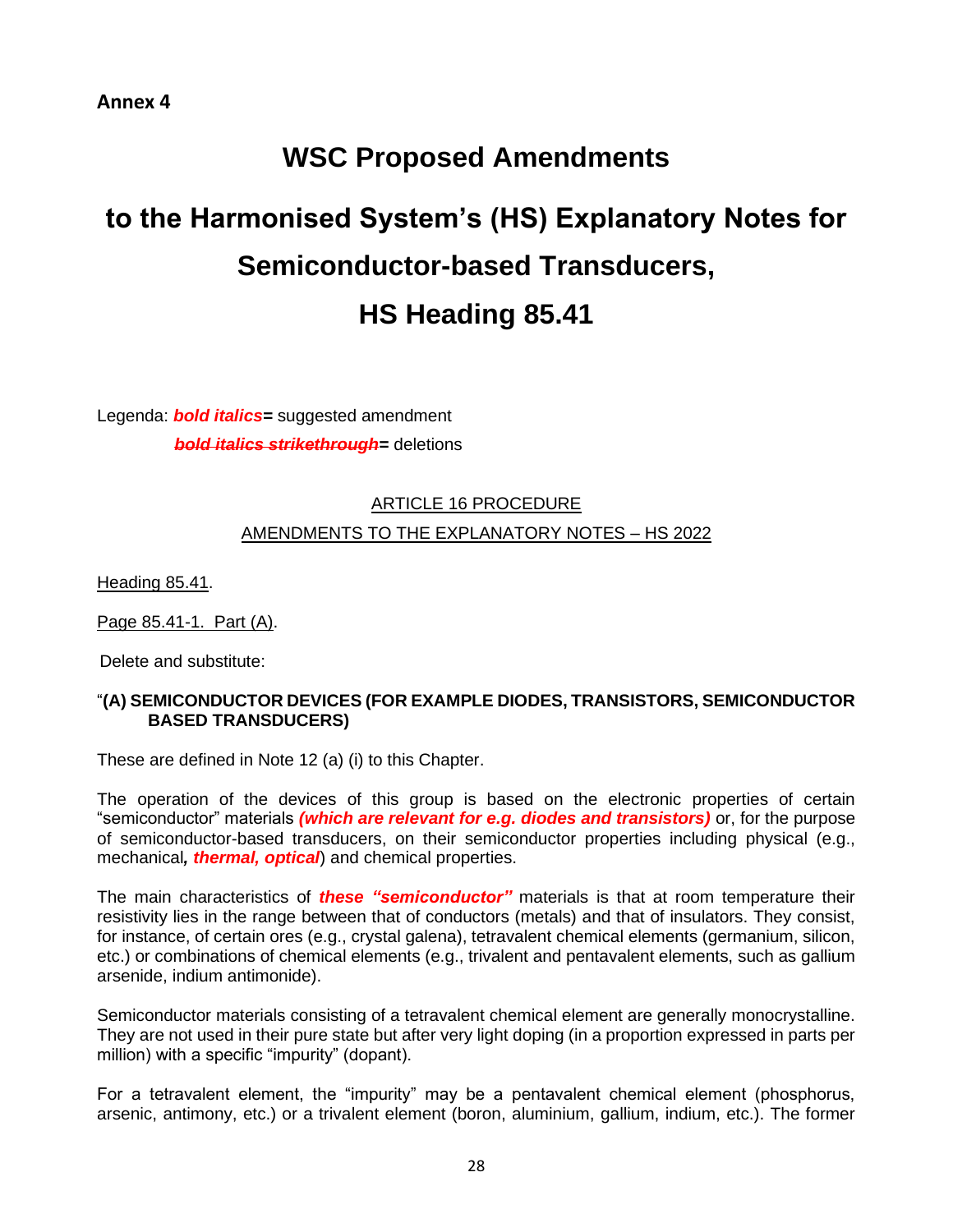produce n-type semiconductors with excess electrons (negatively charged); the latter produce p-type semiconductors with electron deficiency, that is to say that holes (positively charged) predominate.

Semiconductor materials combining tri- and pentavalent chemical elements are also doped.

In the semiconductor materials consisting of ores, the impurities contained naturally in the ore act as dopants.

The semiconductor devices of this group generally comprise one or more "**junctions**", between p-type and n-type semiconductor materials.

They include:

(I) **Diodes** which are two-terminal devices with a single p n junction; they allow current to pass in one direction (forward) but offer a very high resistance in the other (reverse). They are used for detection, rectification, switching, etc.

The main types of diodes are signal diodes, power rectifier diodes, voltage regulator diodes, voltage reference diodes.

(II) **Transistors** are three- or four-terminal devices capable of amplification, oscillation, frequency conversion, or switching of electrical currents. The operation of a transistor depends on the variation in resistivity between two of the terminals upon the application of an electric field to the third terminal. The applied control signal or field is weaker than the resulting action brought about by the change in resistance and thus amplification results.

Transistors include:

- (1) Bipolar transistors, which are three-terminal devices consisting of two diode type junctions, and whose transistor action depends on both positive and negative charge carriers (hence, bipolar).
- (2) Field effect transistors (also known as metal oxide semiconductors (MOS)), which may or may not have a junction, but which depend on the induced depletion (or enhancement) of available charge carriers between two of the terminals. The transistor action in a field effect transistor employs only one type of charge carrier (hence, unipolar). A parasitic body diode, which is produced in a MOS type transistor (also known as MOSFET), may operate as a freewheeling diode during inductive load switching. MOSFET which have four terminals are known as tetrodes.
- (3) Insulated Gate Bipolar Transistors (IGBT), which are three-terminal devices consisting of a gate terminal and two load terminals (emitter and collector). By applying appropriate voltages across the gate and emitter terminals, current in one direction can be controlled, i.e. turned on and turned off. IGBT chips may be incorporated with diodes in a single package (packaged IGBT devices), which protect the IGBT device and allow it to continue to function as a transistor.

#### (III) **Semiconductor-based transducers**

As specified in Note 12 (a) (i) to this Chapter, these are devices in which the semiconductor substrate or material plays a critical and irreplaceable role in performing their function to convert any kind of physical or chemical phenomena or an action into an electrical signal or an electrical signal into any type of physical phenomenon or an action.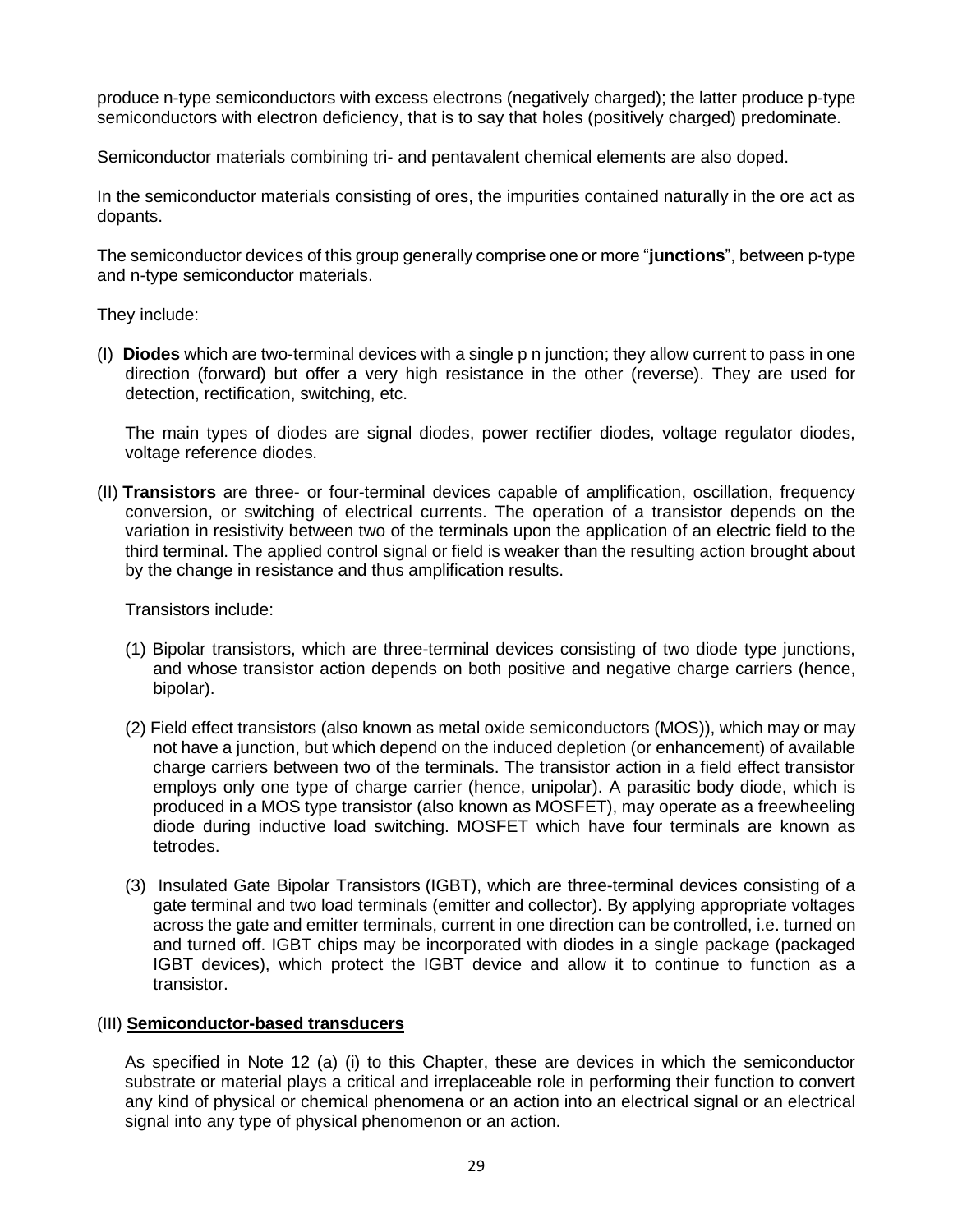The semiconductor-based transducers have the character of an independent technical unit, and can be presented either as bare die products or in a package. The components forming a semiconductor-based transducer, including active or passive discrete components indivisibly attached that enable their construction or function, must be combined to all intents and purposes indivisibly, i.e., though some of the components could theoretically be removed and replaced, this would be uneconomic under normal manufacturing conditions. Non-semiconductor-based components *which do not play a key role in transducers* are allowed to be part of the transducer in situations when they contribute to the transducer's function as a sensor, actuator, resonator or oscillator*., i.e. they create conditions for the transducing semiconductor components to be protected from, or coupled to, the outside world.*

*The non-semiconductor based components could protect the transducer and modify the physical or chemical quantity at the same time. The embodiment of the nonsemiconductor-based component are determined by the kind of physical or chemical quantity to be transduced, e.g. light, pressure, temperature, humidity, electromagnetic radiation, electric charge etc.* 

Typical examples of such *non semiconductor-based* components are, but not limited to, the following:

- (i) the package, which typically consists of metal wires for interconnection (internal or external wirebond connections), a leadframe, an encapsulation, substrates etc.; or
- (ii) components which enable or support the function like magnets, optical elements etc.

The definition of the expression "semiconductor-based" also includes elements in which the semiconductor material provides functionality to the transducer by its properties, which are not only semiconductor-specific. Such properties may include mechanical strength, flexibility, thermal conductivity, optical reflectivity, chemical resistivity, etc., in combination with its ability to be manufactured with high precision on a micrometer scale by using semiconductor technology (micro machining). Such elements may include, for example membranes, bars, cantilevers, cavities, mirrors, channels, etc., which enable transducer functions by thickness or elastic flexibility).

The materials used in semiconductor-based transducers include e.g., Silicon (Si), Germanium (Ge), Carbon (C), Silicon Germanium (SiGe), Silicon Carbide (SiC), Gallium Nitride (GaN), Gallium Arsenide (GaAs), Indium Gallium Arsenide InGaAs, Gallium Phosphide (GaP), Indium Phosphide (InP), Tin Telluride (SnTe), Zinc Oxide (ZnO) and Gallium Oxide (Ga2O3).

The expression "manufactured by semiconductor technology" means the application of area processing on a wafer level that may include grinding, polishing, doping, spin coating, imaging, CVD, PVD, galvanic, developing, stripping, etching, baking, printing.

The types of semiconductor-based transducers are:

#### **(1) Semiconductor-based sensors**, which are defined in Note 12 (a) (i) (3).

One example of a sensor is a Micro-Electro-Mechanical Systems (MEMS) element used in silicon microphones as a semiconductor-based acoustic sensor. The MEMS element is made up of a stiff and perforated backplate and a flexible membrane on silicon substrate, and its function is to convert sound waves into a variable electrical output. Sound waves are physical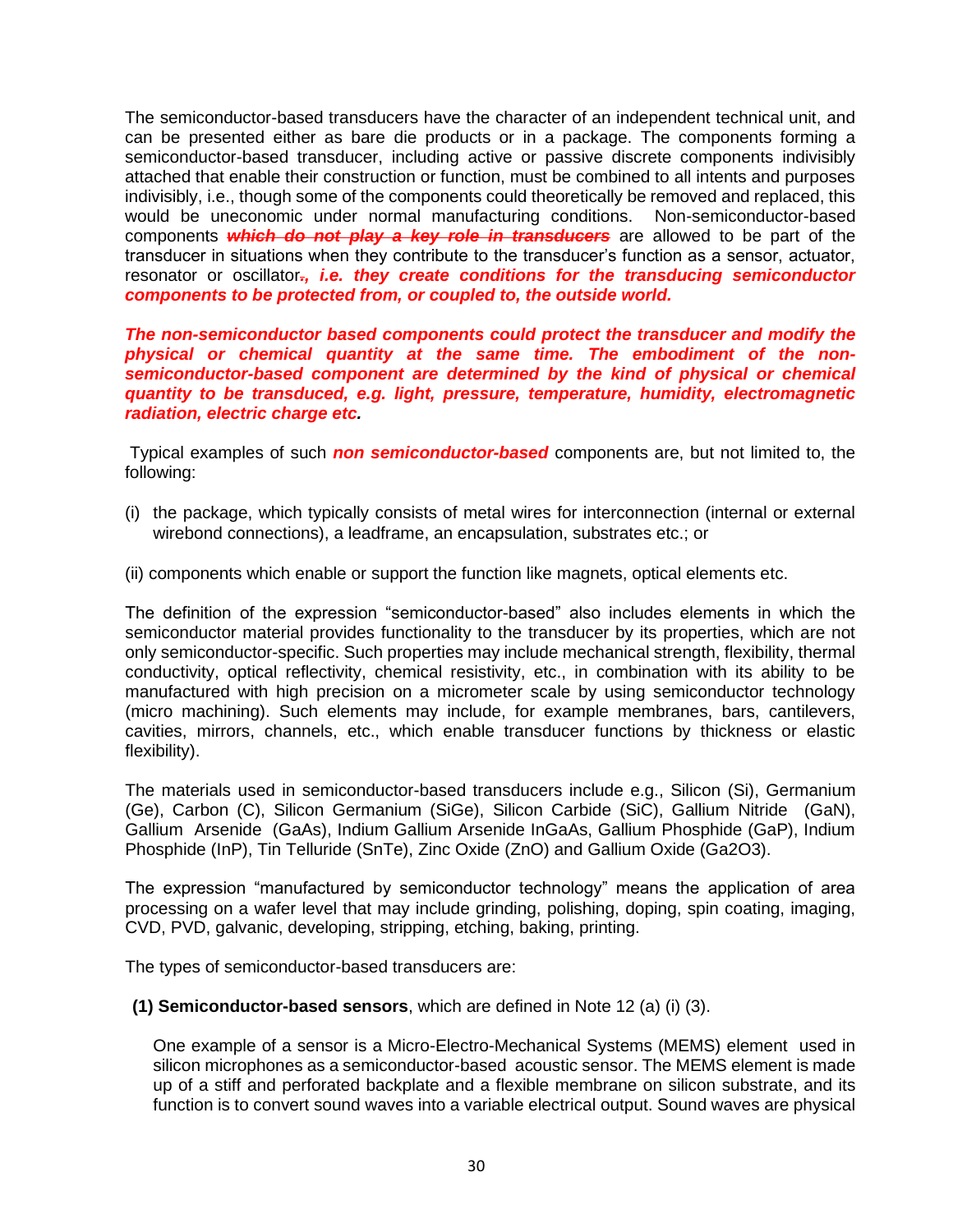quantities that hit the membrane and bring it to vibration through which the varying electrical output is produced.

Another type of sensor is a gas sensor, which utilises the adsorption of electron donors/acceptors to change the resistance in graphene with an extremely high surface area.

- **(2) Semiconductor-based actuators,** which are defined in Note 12 (a) (i) (4), e.g., electrothermally actuated Micro-Electro-Mechanical Systems (MEMS) mirrors, which are typically used to deflect a laser beam in a broad range of applications, such as fibre-to-fibre optical switching, laser projectors, Light Detection and Ranging (LIDAR) in autonomous driving, laser tracking and position measurement, etc. Electro-thermally actuated mirrors are moved by heater elements, which act on semiconductor-based structures with different thermal expansion.
- (3) **Semiconductor-based resonators,** which are defined in Note 12 (a) (i) (5), e.g., film bar acoustic wave resonators (FBAR), which are used in RF technology for multiplexing or channel selection in wireless devices.
- (4) **Semiconductor-based oscillators**, which are defined in Note 12 (a) (i) (6), converting physical phenomena (stored energy of electromagnetic fields inside a resonator) into an electrical signal (output voltage with frequency depending on tuning voltage).

#### **(IV) Other semiconductor devices**

They include:

- (1) **Thyristors**, consisting of four conductivity regions in semiconducting materials (three or more p n junctions) through which a direct current passes in a predetermined direction when a control pulse initiates conductivity. They are used as controlled rectifiers, as switches or as amplifiers and function as two interlocking, complementary transistors with a common collector/base junction.
- (2) **Triacs** (bi-directional triode thyristors), consisting of five conductivity regions in semiconducting materials (four p n junctions) through which an alternating current passes when a control pulse initiates conductivity.
- (3) **Diacs**, consisting of three conductivity regions in semiconducting materials (two p n junctions) and used to provide the pulses required to operate a triac.
- (4) **Varactors** (or variable capacitance diodes).
- (5) **Field effect devices**, such as gridistors.
- (6) **Gunn effect devices**.

However, this group **does not include** semiconductor devices, which differ from those described above in that their operation depends primarily on temperature, pressure, etc., such as non-linear semiconductor resistors (thermistors, varistors, magneto resistors, etc.) (**heading 85.33**).

For photosensitive devices the operation of which depends on light rays (photodiodes, etc.), see group (B).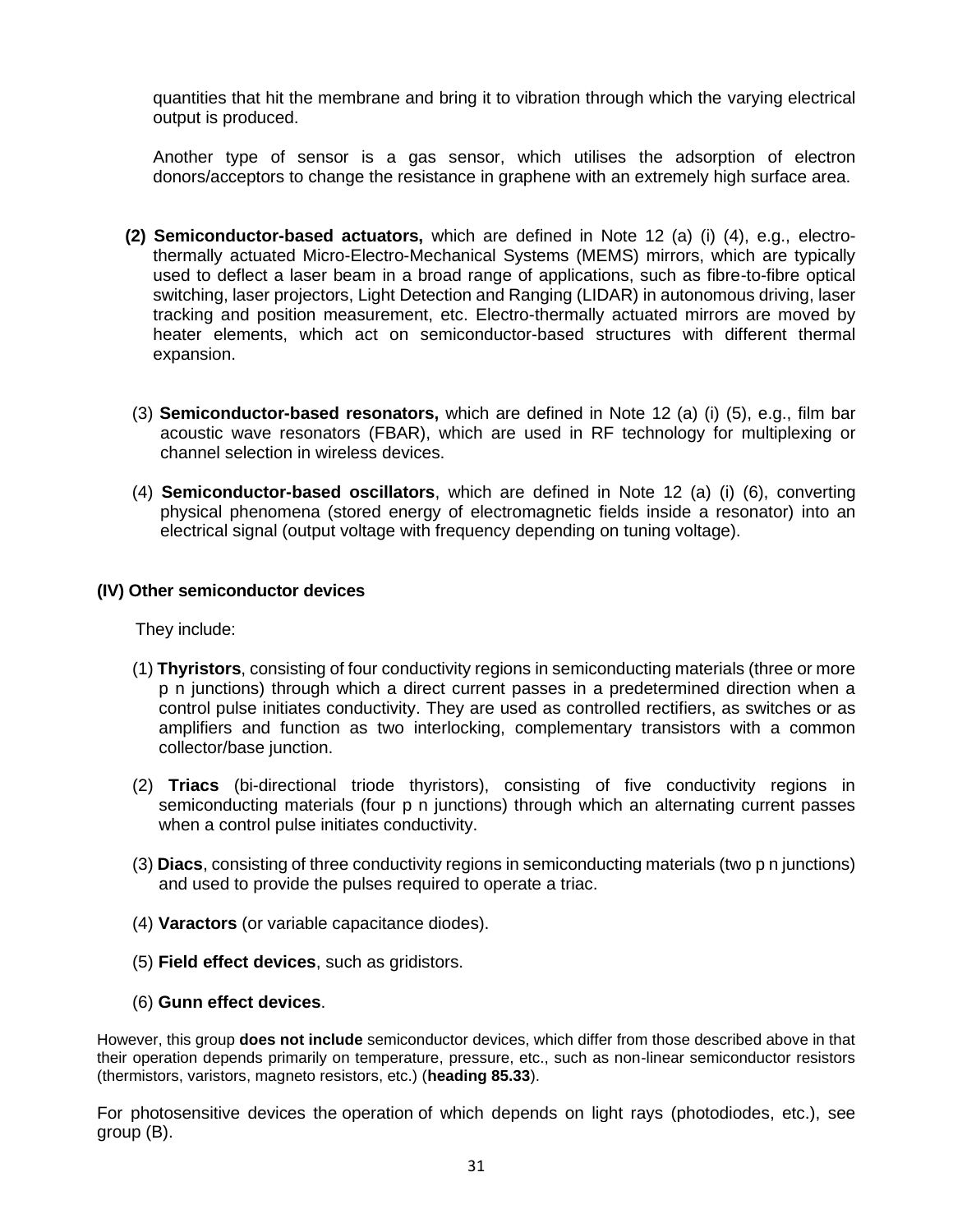The devices described above fall in this heading whether presented mounted, that is to say, with their terminals or leads (for example pins, leads, balls, lands, bumps or pads mounted on a carrier, e.g., a substrate or a leadframe) or packaged (components), unmounted (elements) or even in the form of undiced discs (wafers). However, natural semiconductor materials (e.g., galena) are classified in this heading only when mounted.

The semiconductor-based transducers of this group, however, do not cover silicon based sensors, actuators, resonators, oscillators and combinations thereof, containing one or more monolithic, hybrid, multi-chip or multicomponent integrated circuits as defined in Note 12 (b) (iv) (3) to this Chapter (**heading 85.42**).

The heading also excludes:

- (a) Chemical elements (for example, silicon and selenium) doped for use in electronics, in forms unworked as drawn, or in the form of cylinders or rods (Chapter 28), when cut in the form of discs, wafers or similar forms (**heading 38.18**).
- (b) Chemical compounds such as cadmium selenide and sulphide, indium arsenide, etc., containing certain additives (e.g., germanium, iodine) generally in a proportion of a few per cent, with a view to their use in electronics, whether in the form of cylinders, rods, etc., or cut into discs, wafers or similar forms (**heading 38.18**).
- (c) Crystals doped for use in electronics, in the form of discs, wafers, or similar forms, polished or not, whether or not coated with a uniform epitaxial layer, provided they have not been selectively doped or diffused to create discrete regions (**heading 38.18**).
- (d) Electronic integrated circuits (**heading 85.42**).
- (e) Micro-assemblies of the moulded module, micromodule or similar types, consisting of discrete, active or both active and passive, components which are combined and interconnected (generally **Chapters 84, 85 or 90**).

\* \* \*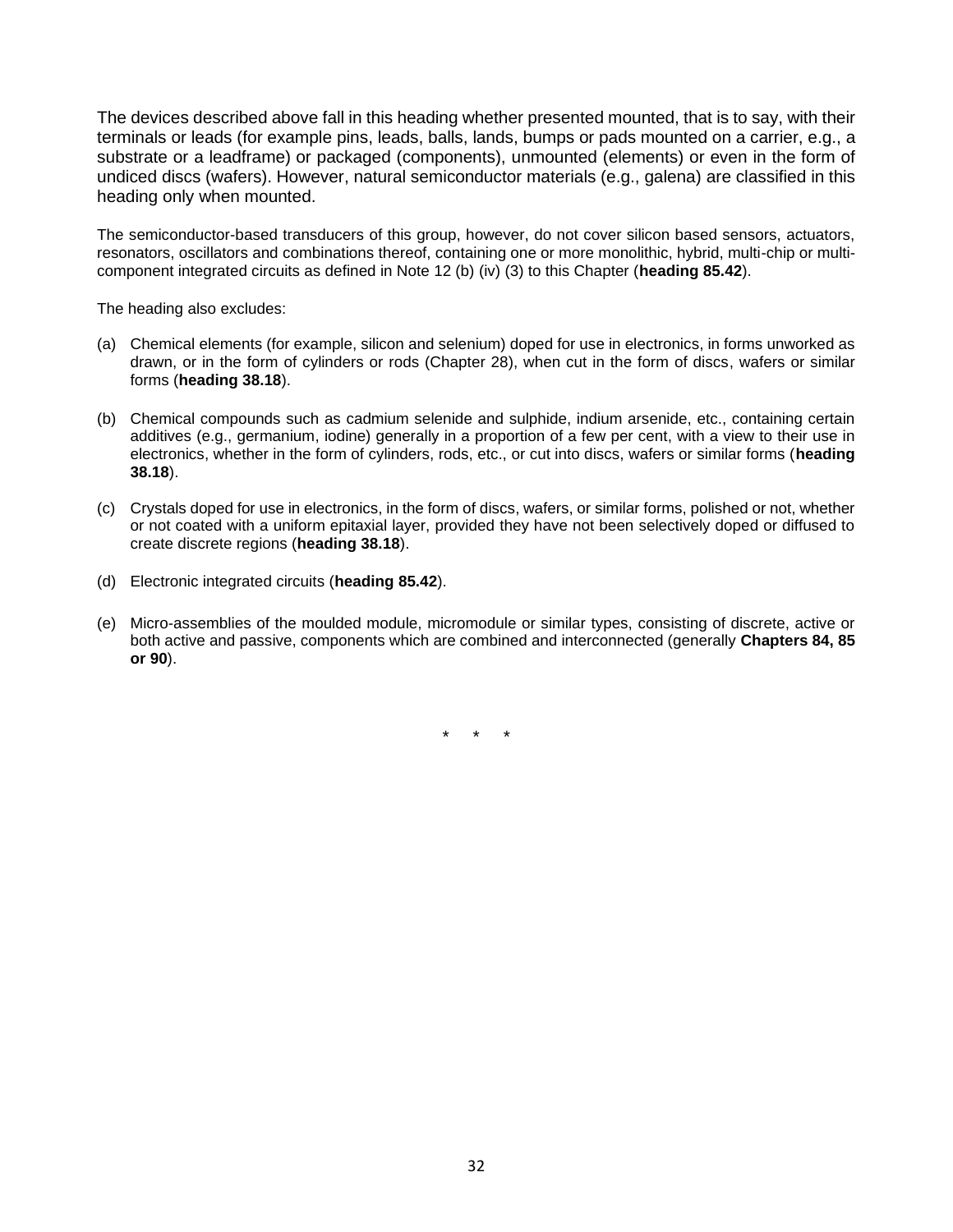### **7th GAMS Workshop- Agenda for Proposal (In-person)**

| 5 min  | <b>Welcome and Introduction by GAMS Chair</b>                                                                                                                       | <b>JP GAMS Chair</b>                            |
|--------|---------------------------------------------------------------------------------------------------------------------------------------------------------------------|-------------------------------------------------|
| 10 min | <b>WSC Guidelines &amp; Best Practices</b>                                                                                                                          | Regional<br>Support TF Chair                    |
| 40 min | Presentations on answers to questions from GAMS, WSC<br>and JSTC on programs required for further study and<br>alignment:<br>China (Presentation, Q&A)<br>$\bullet$ | <b>GAMS Delegates</b>                           |
| 10 min | Q&A                                                                                                                                                                 | <b>GAMS Delegates</b><br>Questions also by SIAs |
| 20 min | Update from the WSC on the Discussion on Equity Investment<br><b>Best Practice</b>                                                                                  | Regional<br>Support TF Chair                    |
| 10 min | <b>Coffee Break</b>                                                                                                                                                 |                                                 |
| 2.5h   | Discussion on the Scope and Basic Guidelines of the Best<br>Practice for Equity Investments                                                                         | <b>GAMS Delegates</b><br><b>Experts</b>         |
| 10 min | Conclusions                                                                                                                                                         | JP GAMS Chair                                   |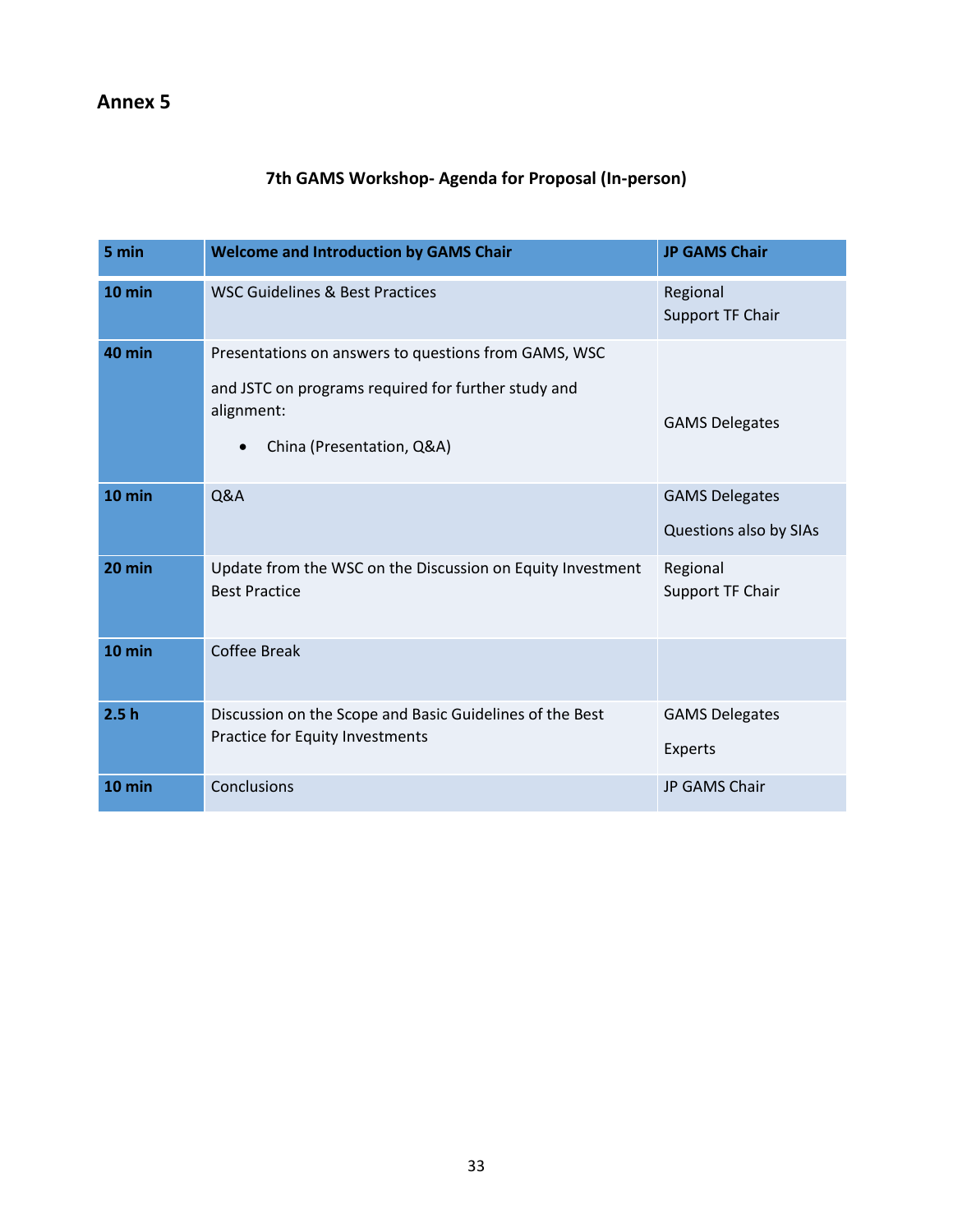#### **Annex 6**

#### **COVID-19: Lessons Learned for the Semiconductor Supply Chain**

Over the past two years, and with the world still gripped by the COVID-19 pandemic, semiconductor-enabled technologies allowed society to remotely work, study, treat illness, order goods online, and stay connected. As much of the world shut down, semiconductors enabled the gears of the global economy, healthcare, and the larger society to continue spinning. The COVID-19 pandemic highlighted the importance of information and communication technologies (ICT) in supporting essential activities in a crisis. The role of an ever-widening range of digitized services, from commerce to education to healthcare, is vital in building a resilient society. At the same time, restrictions associated with pandemic response threatened the ability for semiconductor companies to operate at full capacity, jeopardizing critical supply chains in the face of a growing chip shortage. It is therefore important to recognize lessons learned from the pandemic and why the semiconductor industry and supply chain was prioritized by many governments, as well as how the industry was low-risk and contributed to slowing the spread of COVID-19.

#### **An "Essential" Industry with "Essential" Workers**

The semiconductor industry is essential and governments should ensure that facilities that produce these critical components for all sectors of society and the economy remain open and operational. Restrictions on the operations of the semiconductor industry threaten essential infrastructure and life-critical equipment, such as health care and medical devices like ventilators and portable ultrasound devices, water systems and the energy grid, transportation and communication networks, and the financial system. Many of the semiconductors used in these electronic equipment pieces perform special functions and cannot be simply replaced by another semiconductor. Even for commodity semiconductors, many have been qualified and approved for a particular piece of electronic equipment, so even replacing these chips with similar devices requires testing. Thus, because the semiconductor supply chain is highly integrated and globalized, a semiconductor supply shortage or disruption in one region may cause unpredictable consequences on downstream industries across the globe.

As the COVID-19 outbreak evolved into a global pandemic, government officials around the world imposed border closures, business-shutdowns, shelter-in-place orders, and other restrictions on business and social activity to slow the spread of the virus. The vast majority of governments with a strong semiconductor footprint recognized the semiconductor industry, its supply chain, and workers as "essential" for the purpose of the public health crisis, allowing companies to stay operational while practicing strict minimal staffing, social distancing and sanitization measures. Industry workers, such as operators, technicians, and maintenance personnel, as well as scientists and engineers, were able to maintain in-person, worksite continuity.

Many countries also preserved essential international travel that is crucial to maintain critical on-site operations with the cross-border movement of technical experts and decision-makers. For example, technicians from a semiconductor manufacturing equipment company typically must travel to semiconductor factories in other countries to install or repair specialized tools in situations that are beyond the expertise of the local field office and too complicated to handle by video conference. Similarly, at times semiconductor-based solutions, such as cloud computing, must be implemented or optimized on-site for the equipment to achieve full capacity.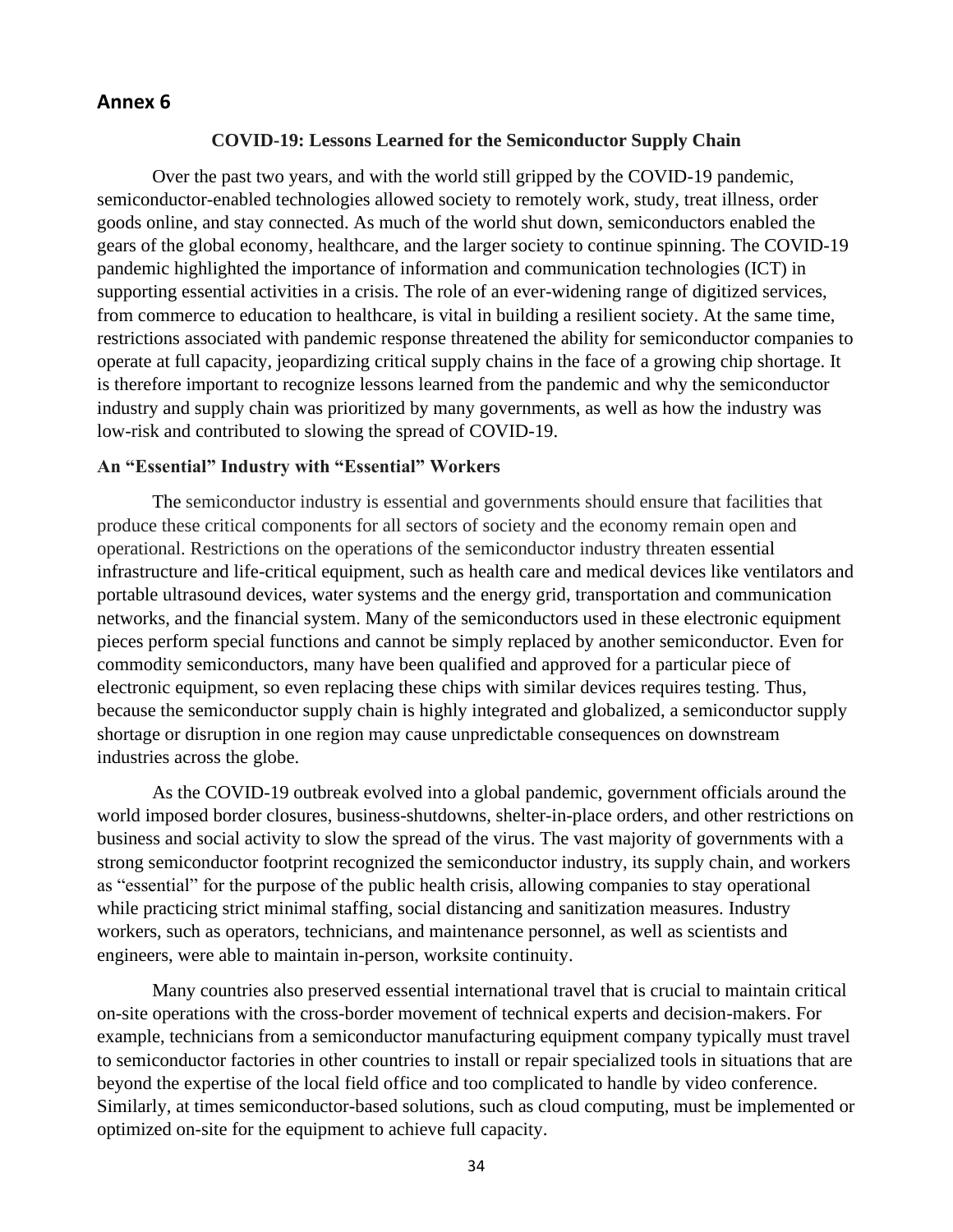Additionally, as vaccines became available for those outside of health care workers and vulnerable populations, vaccines for essential workers, including those in the semiconductor industry, were often part of the next group for distribution. This allowed for a quicker return to inperson work and continued manufacturing capacity in the chip industry for workers who cannot perform their work remotely and who are part of the global supply chains providing essential products worldwide.

**Amid ongoing and emerging COVID-19 outbreaks or in future public health crises, governments around the world should recognize the essentiality of the semiconductor industry to pandemic response and economic recovery, and afford semiconductor supply chain operations and industry workers an "essential" designation.**

#### **Fabs are Low-Risk Workplaces**

Semiconductor industry cleanroom operations minimize the risk of virus transmission due to higher levels of automation and the cleanroom environment on the factory floor. Cleanrooms, which can cover thousands of square meters, are specially constructed facilities where contaminants, including airborne particulates, are eliminated through specialized filtration and tight controls of air flow, air pressure, temperature and humidity. Strict rules and procedures are followed to prevent contamination. Workers that operate in cleanrooms must enter and leave through airlocks, and wear full protective clothing, including hoods, face masks, gloves, boots, and coveralls. While ambient air in a typical urban area contains 35 million particles per cubic meter in the size range of .5 micrometers, the highest-level cleanroom will have 0 particles of that size, and a maximum of only 10 particles per cubic meter in the size range of .1 micrometer. For reference, the average size of the COVID-19 microbe is .125 micrometers. These strict controls and conditions position semiconductor production facilities to be more resistant to the impact of COVID-19.

Additionally, the semiconductor industry took effective steps to protect their workers. For example, in the early stages of the pandemic, even before shelter-in-place orders, many companies suspended all travel to affected areas and restricted movement of employees between in-region facilities. Companies also reduced physical staff presence, sometimes by more than 50%, by prioritizing telework, minimizing non-essential meetings or group activities, and implementing work shifts to reduce number of staff on-site at one time.

#### **Maximizing Worker Safety and Slowing the Spread**

The semiconductor industry was willing and able to take all necessary steps to ensure workers remain healthy and safe and to assist in the effort to battle the global pandemic. Measures that many companies have taken in affected areas around the world include:

- Quarantines for employees who traveled abroad or showed cold/flu symptoms
	- o Employees who have traveled to affected areas or shown symptoms are prohibited from entering company premises unless undergoing a 14-day quarantine.
- Mandatory daily health declarations
	- o Employees are required to take their temperature and complete an online health declaration on a daily basis.
- Requirements for all employees to wear protective masks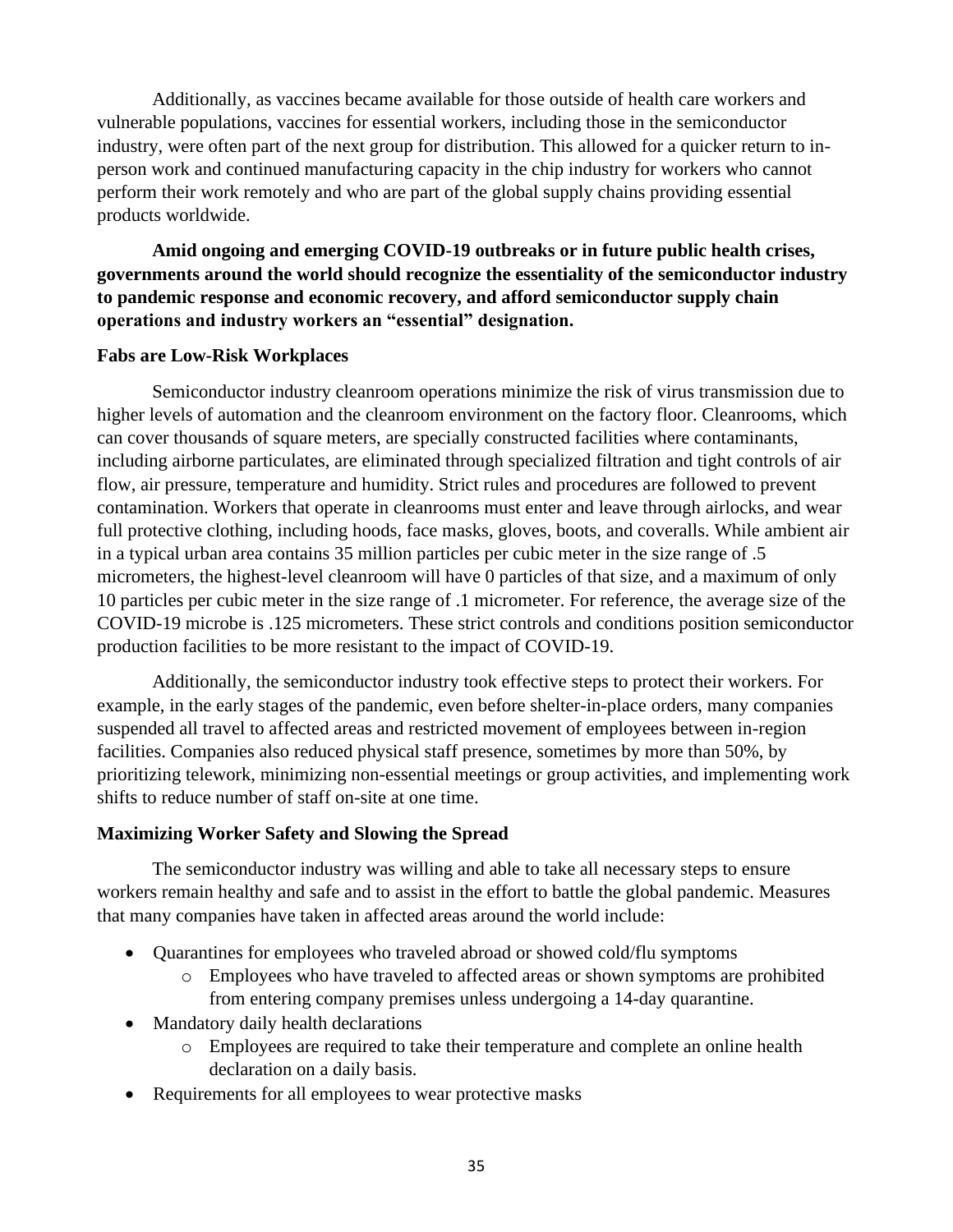- o Many companies in affected areas are requiring all employees to wear protective face masks on all company premises, including shuttles.
- A factory as a safe bubble
	- o In extreme cases as governments imposed strict movement controls, governments allowed semiconductor factories to operate as a safe bubble with reduced staff working, living, and sleeping in the factory or shuttling point-to-point between the factory and a designated quarantined hotel.
- Regular sanitation and disinfection practices
	- o Hand sanitizers provided at site entrances and relevant areas, and sanitation and disinfection processes carried out on a regular basis within shuttles, site lobbies, cafeterias, and other common spaces.
- Social distancing
	- o Social distancing best practices are implemented on production floors, office meeting rooms, and cafeterias.
- Heightened visitor entry restrictions to company facilities worldwide
	- o Some companies have restricted entry of all visitors or non-essential personnel to their facilities.
- Establishing dedicated leadership teams comprised of medical & safety experts
	- o These dedicated teams work to safeguard the well-being of employees and minimize the spread of infection. They also collaborate with local governments and public health organizations.
- Vaccination requirements
	- o Upon availability, many companies required employees to get vaccinated in order to limit workplace transmission and reduce the likelihood of workers getting sick.

#### **Fighting the Pandemic with Semiconductor-enabled Technology**

Semiconductors facilitated the rapid global response to the pandemic. Accurate and timely testing for COVID-19 is a vital part of assessing risk and determining treatment needs for the public, and semiconductor-enabled medical instruments advanced testing efforts. Quick temperature scans using thermal cameras or non-contact forehead infrared thermometers to prevent people with fevers from entering large buildings has been used in re-opening efforts. One semiconductor company manufactures chips for a temperature monitoring skin-patch that synchronizes with mobile devices to help assess early COVID-19 signs, and the application can be integrated with digital tracing efforts.

Furthermore, cutting-edge technologies are streamlining the research process for present-day developers in their development of vaccines and treatments. For example, one semiconductor company has developed a platform which uses natural language processing to mark-up research papers for more accurate discovery by search engines. This platform had 640 active users and over 150,000 processed scientific articles. The pandemic rapidly generated data researchers used to develop COVID-19 vaccines and treatments, and semiconductor-enabled technology allowed scientists to find the specific data they needed.

Cooperative research organizations have also maximized development capacity by leveraging economies of scale. The COVID-19 High-Performance Computing (HPC) Consortium is a cooperative network designed to join the computing capacities and data collection of groups including industry, academia, federal agencies, and international government agencies. Early in the